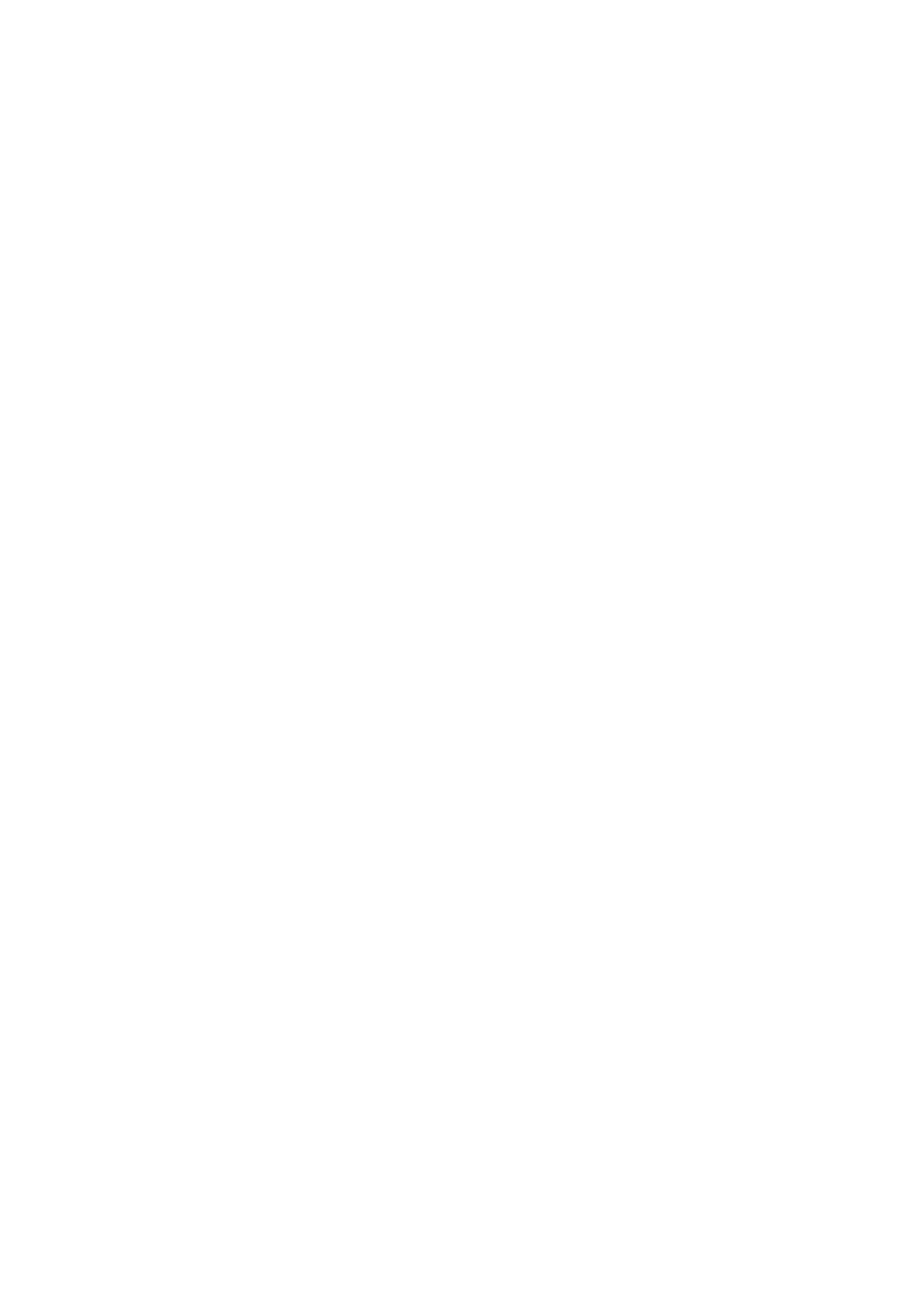# **Action Plan for Environmental Education by Using the Anzali Wetland Environmental Education Center**



**DOE Project Team: Department of Environment (DOE),**

**Gilan Province Environmental Protection Administration (DOE Gilan)** 



**JICA Expert Team: Japan International Cooperation Agency (JICA)**



Anzali Wetland Ecological Management Project in the Islamic Republic of Iran

**Approved version (July 2012)**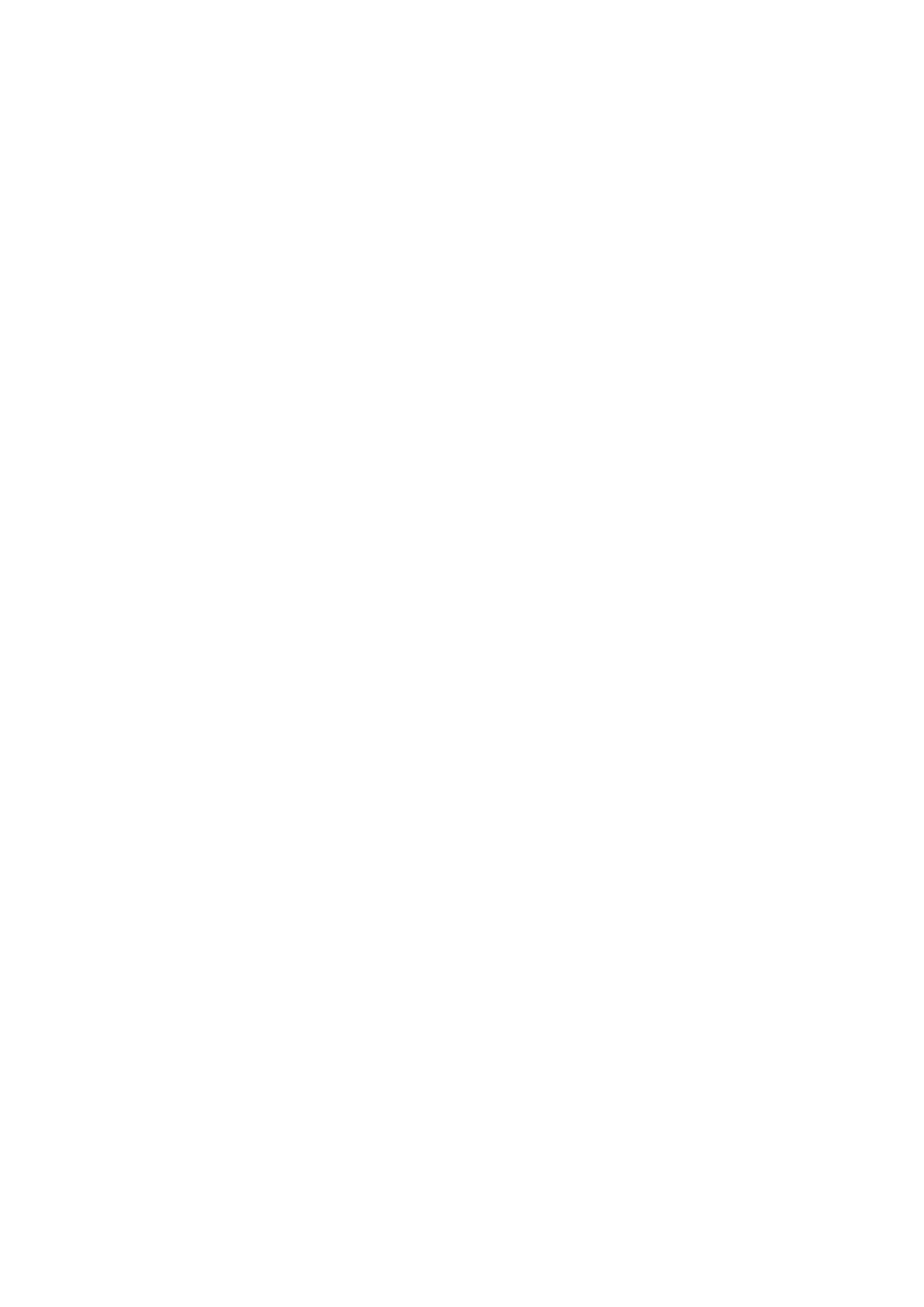#### Table of Contents

#### for

#### Action Plan for Environmental Education

#### by Using the Anzali Wetland Environmental Education Center

|                                                                                                  | 1              |
|--------------------------------------------------------------------------------------------------|----------------|
| 1.1                                                                                              | 1              |
| 1.2                                                                                              | 1              |
| 1.3                                                                                              | 1              |
| 1.4                                                                                              | 2              |
| 1.5                                                                                              | $\overline{2}$ |
| Chapter 2 Definition and Implementation Principles of the Environmental Education                | 3              |
| 2.1                                                                                              | 3              |
| 2.2                                                                                              | 3              |
| 2.3                                                                                              | 3              |
|                                                                                                  | 4              |
| 3.1                                                                                              | 4              |
| 3.2                                                                                              | 4              |
|                                                                                                  | 8              |
| 4.1                                                                                              | 8              |
| 4.2                                                                                              | 8              |
| 4.3                                                                                              | 9              |
| 4.4                                                                                              | 10             |
|                                                                                                  | 11             |
| 5.1                                                                                              | 11             |
| 5.2                                                                                              | 11             |
| 5.3                                                                                              | 11             |
|                                                                                                  | 11             |
|                                                                                                  | 11             |
| 5.4                                                                                              | 12             |
|                                                                                                  | 13             |
| Chapter 7 Guidelines on the Environmental Education by Using the Anzali Wetland Education Center |                |
|                                                                                                  | 14             |
| 7.1                                                                                              | 14             |
| 7.2                                                                                              | 14             |
| 7.3                                                                                              | 15             |
|                                                                                                  | 16             |
| 8.1                                                                                              | 16             |
| 8.2                                                                                              | 16             |
| 8.3                                                                                              | 17             |
|                                                                                                  | 17             |
|                                                                                                  | 17             |
| 8.4                                                                                              | 17             |
|                                                                                                  | 17             |
|                                                                                                  | 17             |
|                                                                                                  | 17             |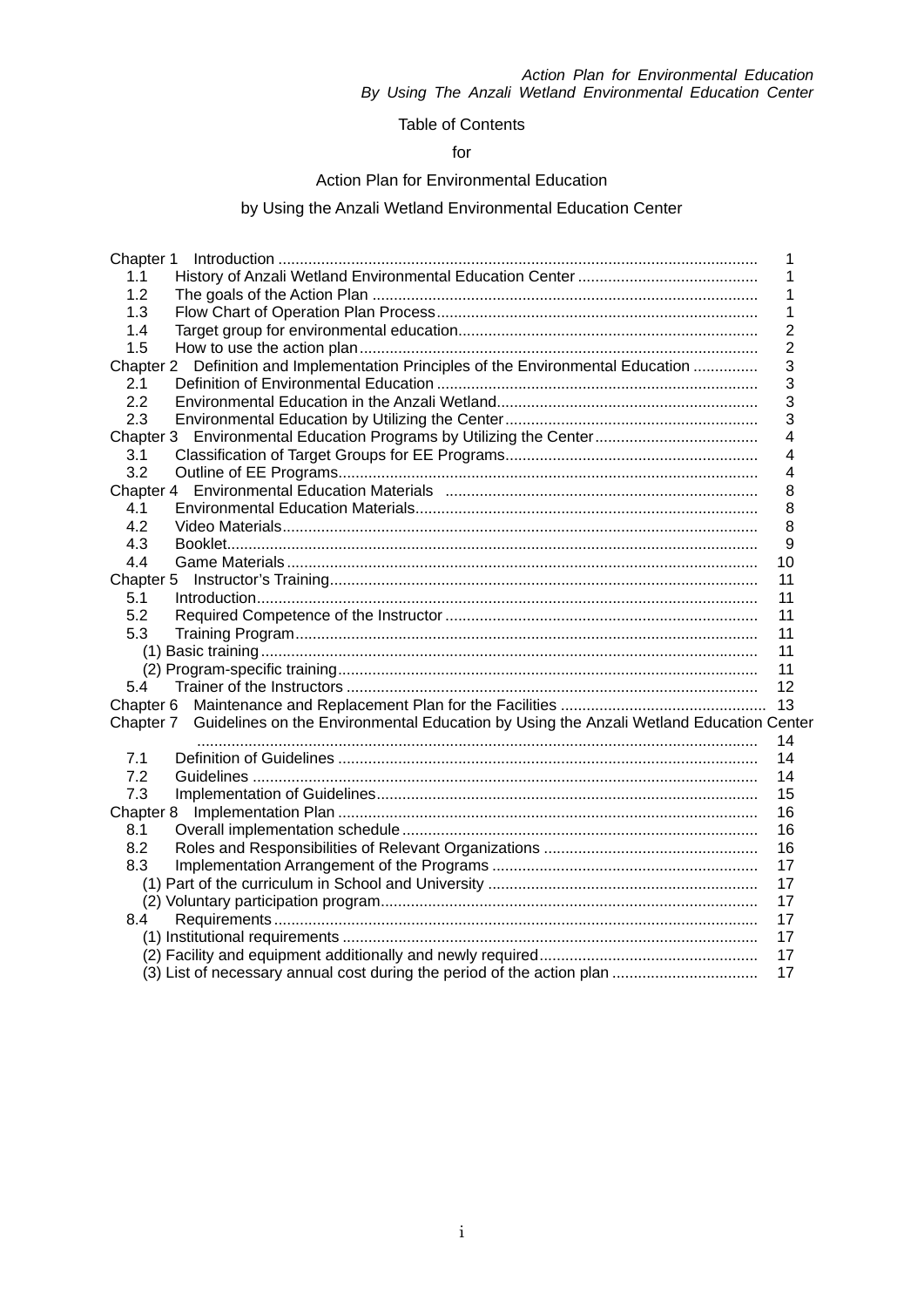Attachments:<br>Attachment 1

Previous Activities of the Environmental Education

#### List of Tables

|  | -13 |
|--|-----|
|  |     |
|  |     |

#### List of Figures

| Figure 1.1 Flow Chart of Preparation for the Action Plan with Program Preparation |    |
|-----------------------------------------------------------------------------------|----|
|                                                                                   | 16 |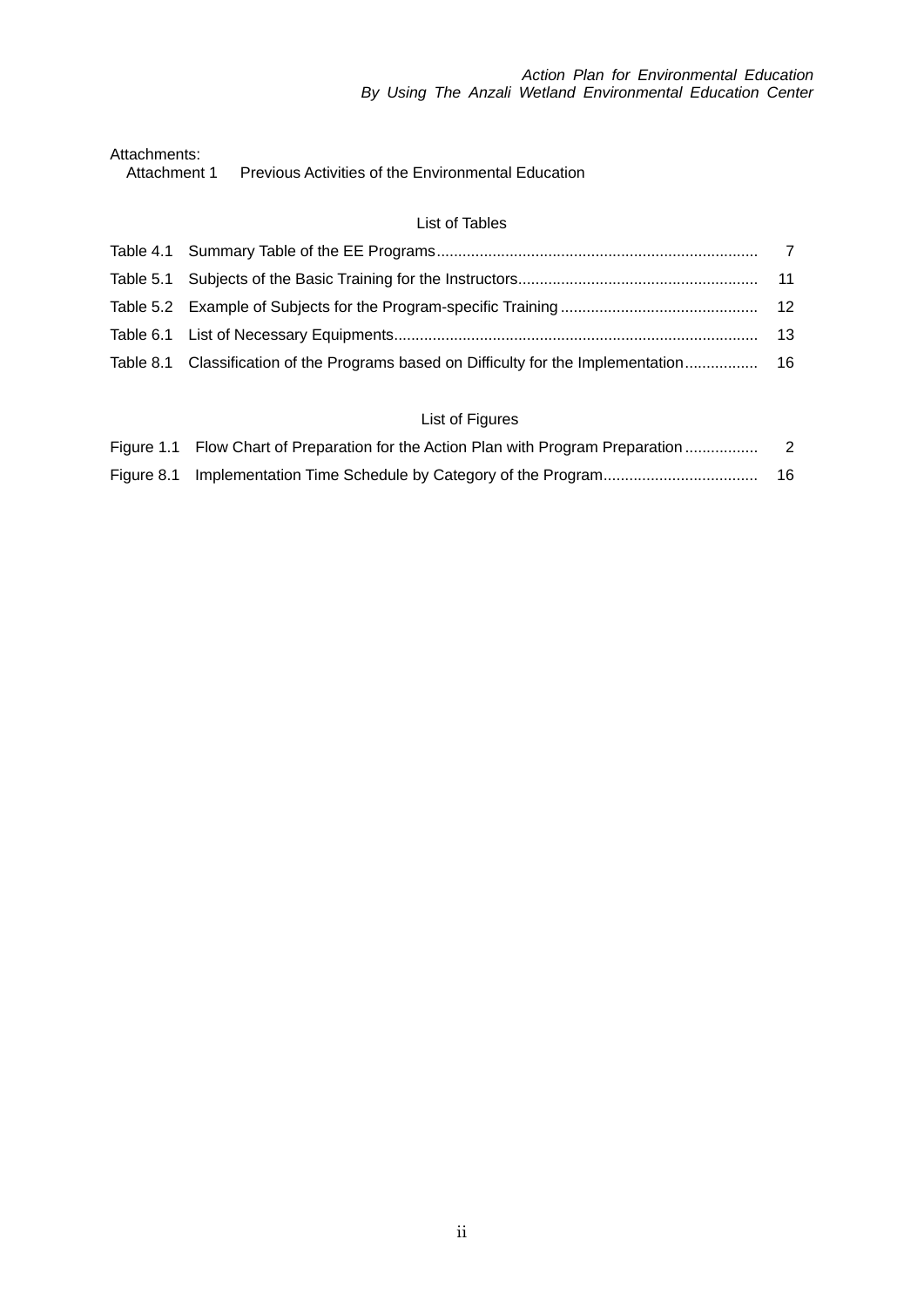### **Chapter 1 Introduction**

1.1 History of Anzali Wetland Environmental Education Center

Japan International Cooperation Agency (JICA) has started Environmental Education study and cooperation since 2003 under "The Study on Integrated Management for Ecosystem Conservation of the Anzali Wetland". The Anzali Wetland Environmental Education Center, which is located adjacent to the Selkeh Wildlife Refuge in the central southern area of the Anzali wetland, has been used for pilot activities of environmental education.

The center is the first wetland education center in Iran even small-scale facilities. However, only a few irregular activities of environmental education have been conducted in the center utilizing the existing facilities and materials since starting its operation in October 2004.

The center is composed of various facilities; a one-storey building with one class room, a separate structure for restroom, a bird watching tower 6-m in height in the same site of the DOE guard station adjacent to the Selkeh Wildlife Refuge, a jetty between the building site and the refuge, a 50-m long wooden trail heading to the water area inside the refuge, and a bird hide at the end of the wooden trail in the refuge.

It has been decided to start environmental education activities in 2011 in Anzali Wetland Ecological Management Project and to end by 2012.

#### 1.2 The goals of the Action Plan

Environmental Education action plan aims to make basic common understanding among relevant organizations that have roles and responsibilities in implementation of the environmental education activities by utilizing the Anzali Wetland Environmental Education Center.

This Action Plan includes below mentioned final goals:

Through implementation of experiential environmental education activities based on the action plan, participants of the environmental education programs are anticipated

1. To be aware of

2. To take action for

3. To voluntarily participate in

not only the Anzali wetland conservation activities (in specific), but also various fields of environmental conservation activities (in general).

#### 1.3 Flow Chart of Action Plan Process

In order to provide a deep understanding of the Action Plan, a flow chart is presented below.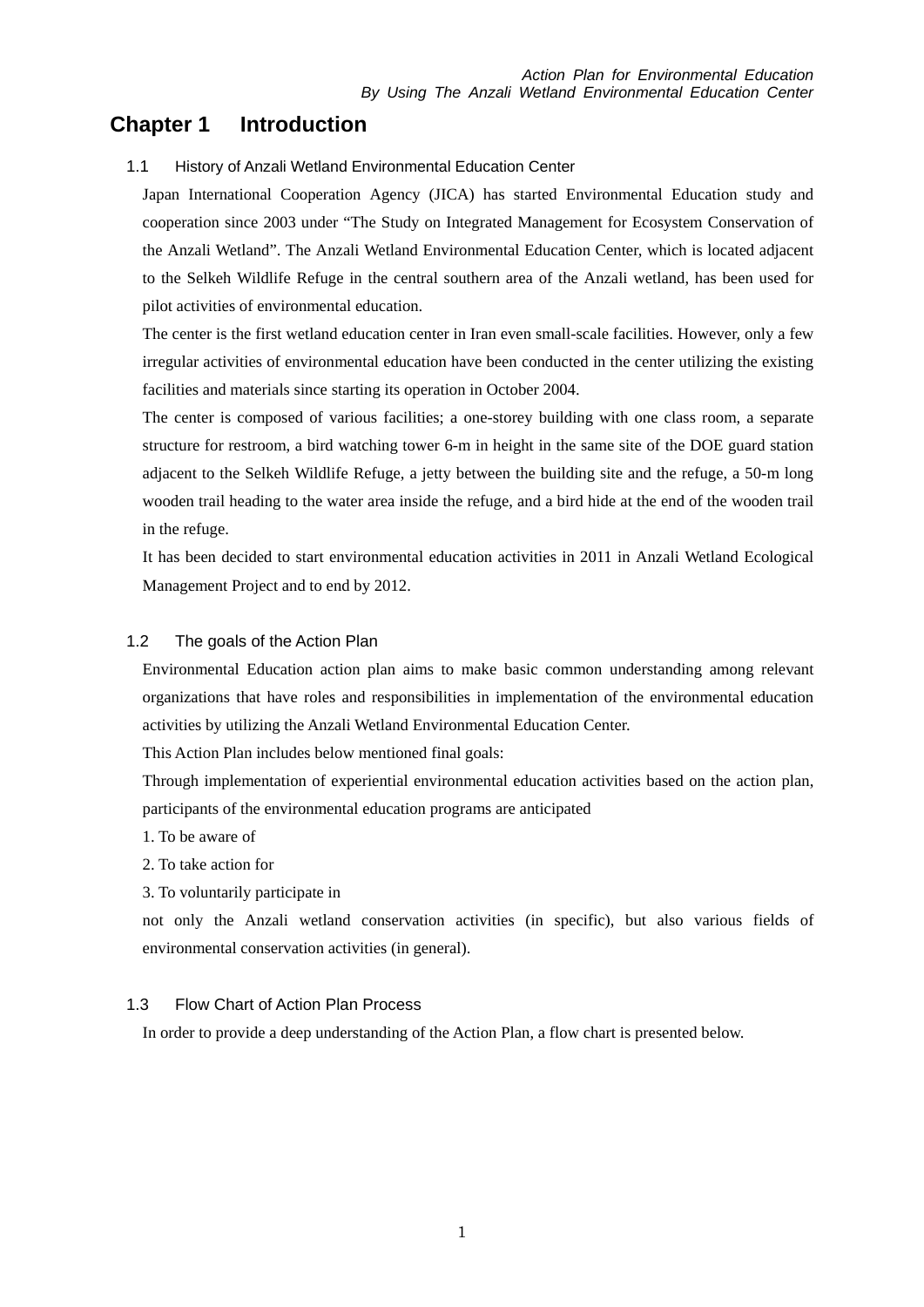

**Figure 1.1 Flow Chart of Preparation for the Action Plan with Program Preparation** 

#### 1.4 Target Groups for Environmental Education

Environmental education in the Anzali Wetland targets mainly local residents, including students. It aims at fostering people to recognize the value and importance of the Anzali Wetland and act for conservation or sustainable use of the wetland.

#### 1.5 How to Use the Action Plan

Organizations and/or individuals, who are supposed to implement the Action Plan from their standpoints and roles, are expected to read through and get common understanding on the whole contents of the Action Plan. Though the Action Plan should be utilized among the respective bodies as basis for implementation of the environmental education in the Anzali Wetland Environmental Education Center, the Action Plan should also be revised and/or expanded, from time to time, by discussion among the respective bodies for further activities for both up to target year and after the target year.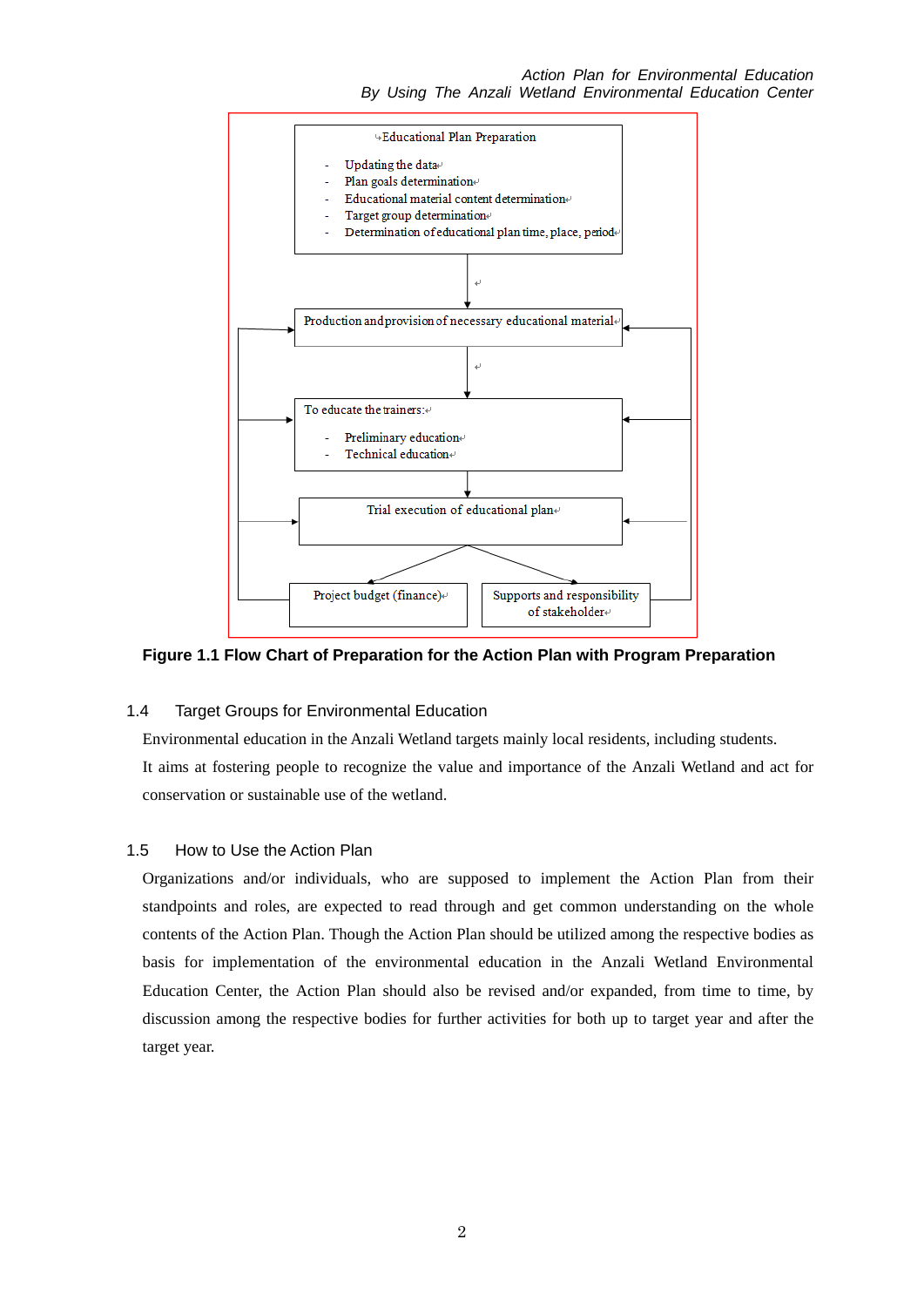# **Chapter 2 Definition and Implementation Principles of the Environmental Education by Utilizing the Center**

#### 2.1 Definition of the Environmental Education

Environmental education (EE) is a process in which people gain awareness of their environment and acquire knowledge, skills, values, experiences, and also the determination, which will enable them to act individually and collectively to solve present and future environmental problems.

In recent years, EE is also anticipated to work in corporation with the framework of "education for sustainable development" adopted in UNESCO.

The basic elements of environmental education include:

1) To become aware of the relationship between human beings and the nature, and their impact on the environment.

2) To make tendency to participate and attempt in order to conserve the environment

3) To learn some skills about problem solving, participation in environmental activities, and to recommend some solution concerning environmental problem solving

4) Development of knowledge, sight, and skills regarding the issues related to the environment.

It is important to provide EE programs that match comprehension level of the participants.

#### 2.2 Environmental Education in Anzali Wetland

By environmental education in Anzali wetland we mean such education which includes local residents, specially students.

The goal is to educate participants about the importance and values of Anzali wetland, and to conserve the wetland and to promote the sustainable use based on some principles, which have mentioned before.

#### 2.3 Environmental Education by Utilizing the Center

All the EE programs to be provided at the Anzali Wetland Environmental Education Center will include experiences of nature in the wetland. The EE programs should be planned to let participants find out wonders and interests for the ecosystem or life of the wetland and learn something more. The knowledge that participants have acquired experientially will remain in their mind and encourage them to act for conservation and sustainable use of the wetland.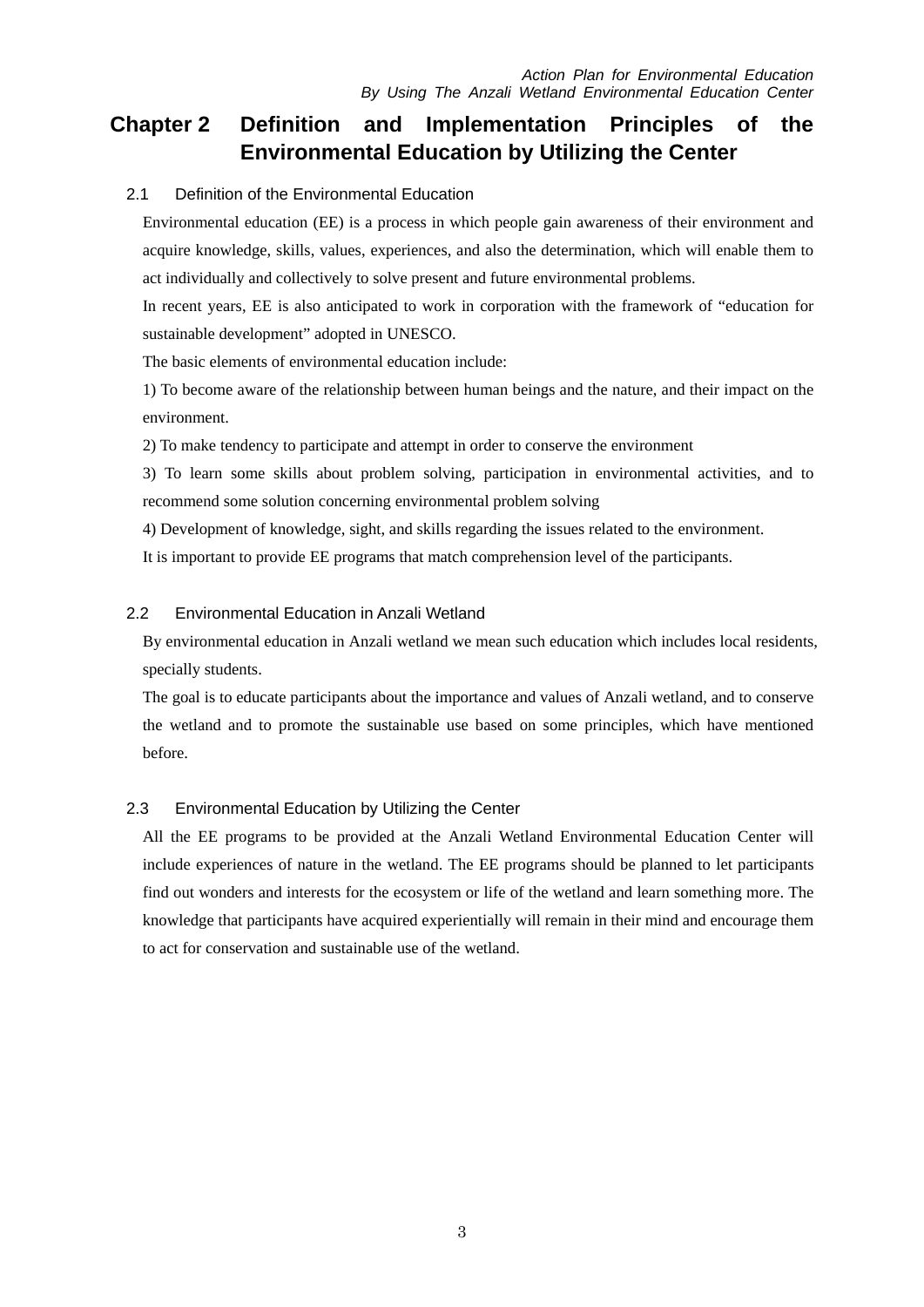## **Chapter 3 Environmental Education Programs by Utilizing the Center**

#### 3.1 Classification of Target Groups for Environmental Education

Target participants for the Environmental Education programs will range from kindergarten children to adults. The Environmental Education programs should be prepared for all ages. School children are classified as lower grades of the elementary school, higher grades of the elementary school, junior high school, and high school. University students will be included in the adult age group. The Environmental Education programs for the students should be prepared to be conducted in both school curriculum and voluntary participation in holiday camps

#### 3.2 Outline of Environmental Education Programs

Environmental Education programs with specific themes such as wetland ecology, individual species of organism, and relationship between human and wetland, should be practiced in the Environmental Education Center of the Anzali Wetland.

The goal of environmental education is making awareness and understanding about the ecology of the wetland, to show the values of the wetland and to provide some skills and conduct some activities in order to conserve the wetland effectively.

In chapter 3, there are different types of environmental education programs. Each program includes 3 steps consisted of objectives, execution, and review.

**Explanation of the objective:** Education programs are conducted after determining the objectives of environmental education plans as general and behavioral objectives.

**Execution:** By using the educational method and prepared educational materials, the program will be executed.

**Review:** Achieved results and outputs of education and the predetermined goals will be evaluated and revised if necessary. The reviews include not only the instructor's performance, but also the execution method, contents, materials and trainees.

The following 7 Environmental Education programs are proposed to be implemented under the Action Plan. Outlines of each Environmental Education program are shown below.

(Further programs will be prepared by examining the Environmental Education programs proposed by DOE and NGOs.)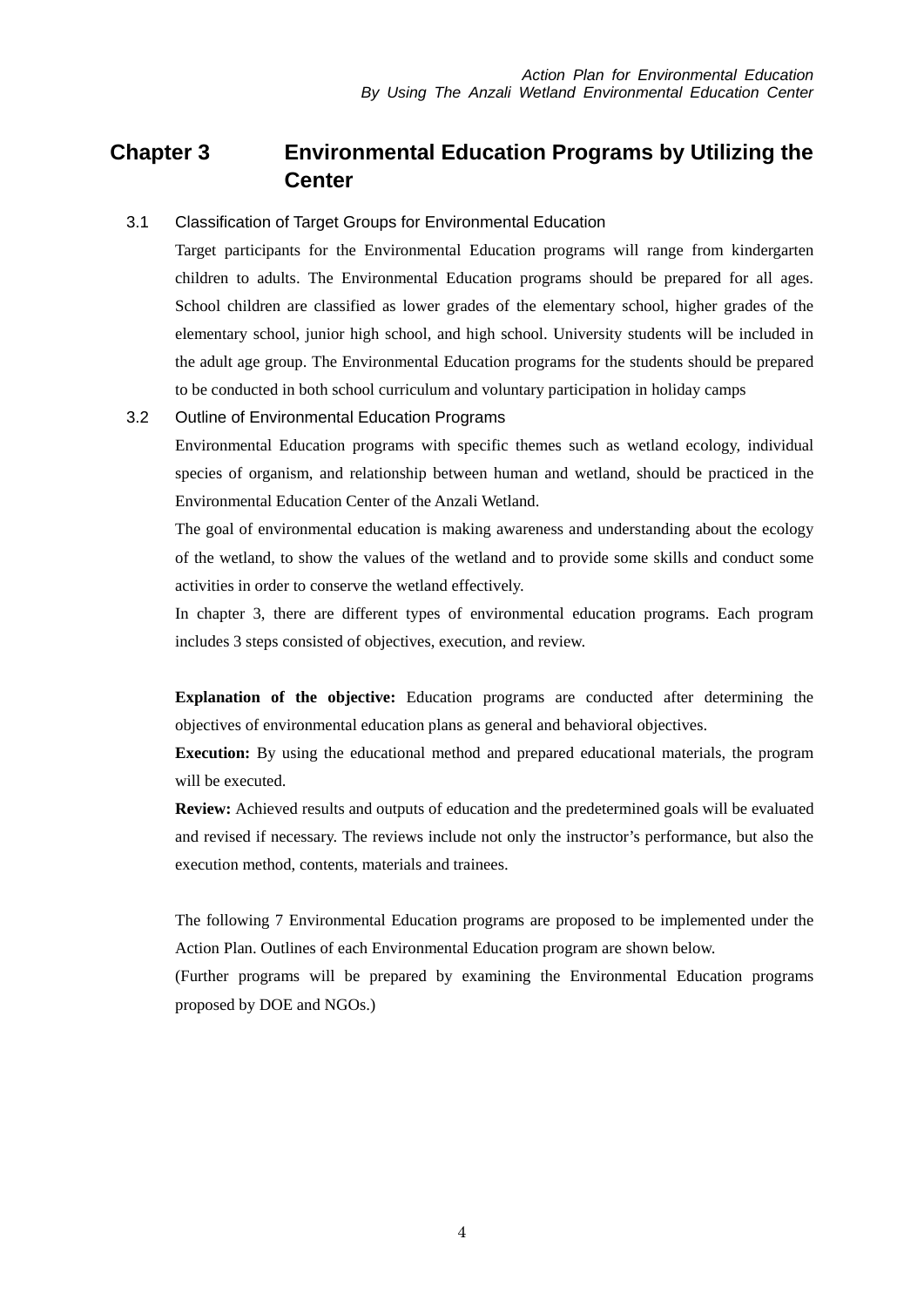| Title                        | <b>Environmental Puzzle Entertainment</b>                                         |
|------------------------------|-----------------------------------------------------------------------------------|
| Category / Season            | birds / all seasons                                                               |
| <b>Target Group</b>          | students of 3rd and 4th grade in elementary school                                |
| Level                        | beginner                                                                          |
| Time required                | 1 hour                                                                            |
| No. of participants          | $5 - 20$                                                                          |
| <b>General Objectives</b>    | To know the birds and problems in the wetland                                     |
|                              | To familiarize with birds.                                                        |
| <b>Behavioral Objectives</b> | To know the characteristics of the body and the point of identification.          |
| (expected after              | To understand pollution sources in the wetland.                                   |
| executing the program)       | To understand the ways of wetland conservation.                                   |
|                              | To recognize one of the best ways for utilizing the wetland.                      |
|                              | Choose correct body parts of the birds (such as ducks, herons and snipes) from    |
| Program outline              | those of other kinds of birds. After completing the puzzle, observe the birds and |
|                              | confirm it.                                                                       |

#### EE Program: No.2

| Title                        | Birds in the Anzali Wetland                                                        |
|------------------------------|------------------------------------------------------------------------------------|
| Category / Season            | birds / all seasons                                                                |
| Target                       | elementary school students                                                         |
| Level                        | Beginner-Intermediate                                                              |
| Time required                | 1 hour                                                                             |
| No. of participants          | $10 - 40$                                                                          |
| <b>General Objectives</b>    | To know the birds and problems in the wetland                                      |
|                              | To know how to observe 10 birds and a way of identification.                       |
| <b>Behavioral Objectives</b> | To understand diversity of the birds.                                              |
| (expected after              | To memorize names, food and habitats of birds.                                     |
| executing the program)       | To realize the importance of the wetland as a bird habitat.                        |
|                              | To visit the wetland every season.                                                 |
|                              | (1) Lecture about the birds which are seen in the Anzali Wetland and issues of the |
|                              | wetland by using booklet "Let's know the Anzali Wetland"                           |
|                              | (2) After lecture, the students visit the wetland to find and see several kinds of |
|                              | birds by using binocular and telescope.                                            |
|                              | (3) The students go back to the center and talk about birds which they saw in the  |
|                              | wetland.                                                                           |
| Program outline              | (4) Ask the students to write a story after seeing the continuous pictures about   |
|                              | cleaning the wetland on the booklet.                                               |
|                              | (5) Ask the students to find problems in the wetland according to the pictures in  |
|                              | the booklet.                                                                       |
|                              | (6) The students review the birds and problems in the wetland through playing the  |
|                              | game materials (card game and board game)                                          |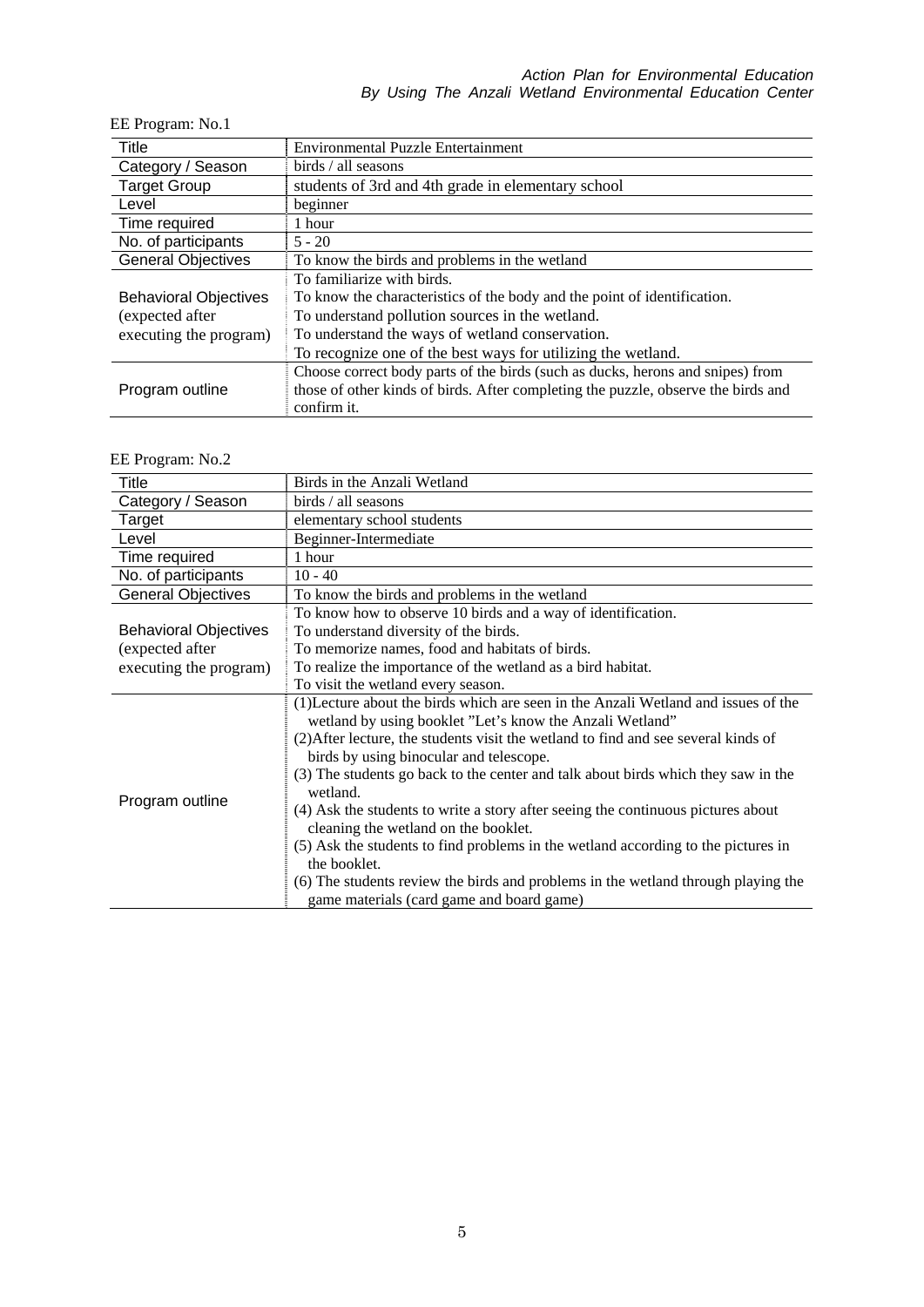÷,

EE Program: No.3

| Title                                                                     | Observations on (Aquatic) Plants in the Wetland                                                                                                                                                                                                                                                                  |
|---------------------------------------------------------------------------|------------------------------------------------------------------------------------------------------------------------------------------------------------------------------------------------------------------------------------------------------------------------------------------------------------------|
| Category / Season                                                         | Plant / Summer                                                                                                                                                                                                                                                                                                   |
| Target                                                                    | Higher grade elementary school / junior high school student                                                                                                                                                                                                                                                      |
| Level                                                                     | Intermediate                                                                                                                                                                                                                                                                                                     |
| Time required                                                             | 90 min.                                                                                                                                                                                                                                                                                                          |
| No. of participants                                                       | $10 - 30$                                                                                                                                                                                                                                                                                                        |
| <b>General Objectives</b>                                                 | To know the Aquatic plants and problems in the wetland                                                                                                                                                                                                                                                           |
| <b>Behavioral Objectives</b><br>(expected after<br>executing the program) | To observe plants in the wetland.<br>To know the collection of plants.<br>To realize the difference between terrestrial plants.<br>To know the life type of a variety of aquatic plants and their characteristics.                                                                                               |
| Program outline                                                           | After explanation about aquatic plants which are seen in the Anzali Wetland, the<br>participants visit the wetland to see different kinds of aquatic plants with<br>sketching and collecting. Coming back to the center, discussion is made on the<br>relationship between forms and habitats of aquatic plants. |
| EE Program: No.4                                                          |                                                                                                                                                                                                                                                                                                                  |
| Title                                                                     | Foods of Animals in the Wetland                                                                                                                                                                                                                                                                                  |
| Category / Season                                                         | Biodiversity / all seasons                                                                                                                                                                                                                                                                                       |
| Target                                                                    | Elementary school / junior high school student                                                                                                                                                                                                                                                                   |
| Level                                                                     | Intermediate and High                                                                                                                                                                                                                                                                                            |
| Time required                                                             | 90 min.                                                                                                                                                                                                                                                                                                          |
| No. of participants                                                       | $10 - 40$                                                                                                                                                                                                                                                                                                        |
| <b>General Objectives</b>                                                 | To understand food web in the wetland                                                                                                                                                                                                                                                                            |
| <b>Behavioral Objectives</b><br>(expected after<br>executing the program) | To know animals and plants in the wetland.<br>To observe a variety of animals feeding in the wetland so as to analyze the<br>relationship among the environment, the animal's way of life, and the food they<br>eat.<br>To understand the idea of food aboun                                                     |

| executing the program) | To understand the idea of food chain.                                                                                     |
|------------------------|---------------------------------------------------------------------------------------------------------------------------|
|                        | To know how to use binocular                                                                                              |
| Program outline        | Seek different kinds of creatures by means of a game. Observe one species and<br>make food a chain in a group or a class. |

#### EE Program: No.5

| <b>Title</b>                                                              | Bird Migration and Preciousness of the Wetland                                                                                                                                                                                     |
|---------------------------------------------------------------------------|------------------------------------------------------------------------------------------------------------------------------------------------------------------------------------------------------------------------------------|
| Category / Season                                                         | Birds / winter                                                                                                                                                                                                                     |
| Target                                                                    | Elementary school students                                                                                                                                                                                                         |
| Level                                                                     | Intermediate                                                                                                                                                                                                                       |
| Time required                                                             | 80 min.                                                                                                                                                                                                                            |
| No. of participants                                                       | $10 - 30$                                                                                                                                                                                                                          |
| <b>General Objectives</b>                                                 | To understand the importance of the wetland for migratory birds.                                                                                                                                                                   |
| <b>Behavioral Objectives</b><br>(expected after<br>executing the program) | To understand "migration".<br>To know seasons for migration.<br>To think some ways to help protect migratory birds and their habitats.<br>To recognize one of the best ways for utilizing the wetland.                             |
| Program outline                                                           | After explanation on migratory birds, visit the Anzali Wetland to observe birds<br>feeding in the wetland. After the visit, simulate migration by using paper plate to<br>learn the importance of the wetland for migratory birds. |

#### EE Program: No.6

| Title               | Research on Breeding of Tern in the Wetland                   |
|---------------------|---------------------------------------------------------------|
| Category / Season   | Birds / May $-$ August                                        |
| <b>Target</b>       | Junior high school students or older                          |
| Level               | High                                                          |
| Time required       | 2 hours, once a week in the season (around 12 times in total) |
| No. of participants | $5 - 15$                                                      |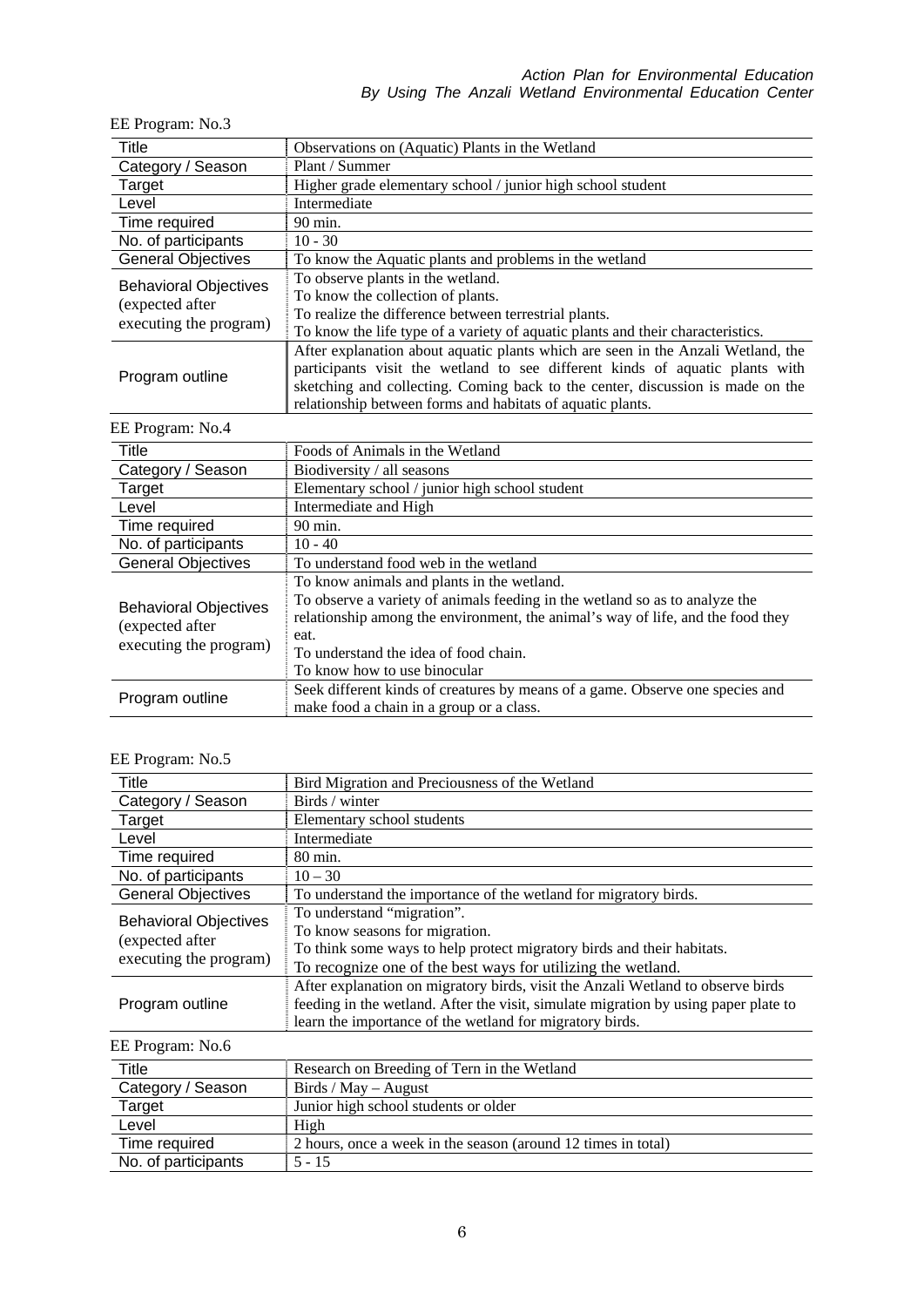| <b>General Objectives</b>                                                 | To understand the importance of the wetland for the breeding birds.                 |
|---------------------------------------------------------------------------|-------------------------------------------------------------------------------------|
|                                                                           | To know the life cycle of Terns by continuous observation.                          |
|                                                                           | To know the food of Terns through observation of their breeding.                    |
| <b>Behavioral Objectives</b><br>(expected after<br>executing the program) | To know the breeding site of Terns and its reasons.                                 |
|                                                                           | To know the material of Terns nests through observation of their breeding,          |
|                                                                           | To know the behavior through observation of their breeding,                         |
|                                                                           | To experience scientific survey                                                     |
|                                                                           | To think of some ways to help protect terns and their habitat.                      |
| Program outline                                                           | After explanation on breeding terns, visit the wetland to observe various things    |
|                                                                           | (such as food, location of nests, materials of nests, behavior, egg laying etc.) of |
|                                                                           | breeding terns, and count the number of nests. After the observation, review the    |
|                                                                           | result of observation. At last, make a report of continuous observation.            |

EE Program: No.7

| Title                        | Wildlife as an Indication of Water Quality                                         |
|------------------------------|------------------------------------------------------------------------------------|
| Category / Season            | Biodiversity / Summer                                                              |
| Target                       | Higher grade elementary school to high school student                              |
| Level                        | High                                                                               |
| <b>General Objectives</b>    | To understand the relation between wildlife species and water quality, and the     |
|                              | importance of water quality in the wetland.                                        |
|                              | To identify several aquatic organisms                                              |
| <b>Behavioral Objectives</b> | To assess the relative environmental quality of the wetland based on the diversity |
| (expected after              | of organisms.                                                                      |
| executing the program)       | To understand "biotic index".                                                      |
|                              | To think some of day                                                               |
|                              | Sketch the plankton using microscope. Observe what kind of plankton eats what      |
| Program outline              | other kind. Stick sketches on the paper and draw food chains. Think the relation   |
|                              | between planktons and other creatures.                                             |

Features of the EE programs are summarized in the following table. It is noted that age of the target with certain level of knowledge about the environmental subjects and technical level of the instructor are different, since required competency of the instructor is not only knowledge, but also presentation skill in practice which has to be flexible to meet the situation and demands of the participants.

|         |                          |                          | Subject to be Covered    |          | Target   |                          | Season                   |          | Technical<br>level of<br>instruction |             |                          |             |   |
|---------|--------------------------|--------------------------|--------------------------|----------|----------|--------------------------|--------------------------|----------|--------------------------------------|-------------|--------------------------|-------------|---|
| Program | Animal                   | Plant                    | Biodiversity             | Kid      | Youth    | Adult                    | Win<br>Spr<br>Sum<br>Aut |          | B                                    |             | H                        |             |   |
| No.1    | $\Omega$                 | $\overline{\phantom{a}}$ | $\overline{\phantom{a}}$ | $\Omega$ | $\Omega$ | $\overline{\phantom{0}}$ | O                        | $\Omega$ | $\Omega$                             | O           | $\Omega$                 |             |   |
| No. 2   | $\Omega$                 | $\overline{\phantom{0}}$ | ۰                        | $\Omega$ |          |                          | O                        | $\Omega$ | $\Omega$                             | $\Omega$    | $\mathbf O$              | $\Omega$    |   |
| No. 3   | ۰                        | $\Omega$                 | ۰                        | O        | $\Omega$ |                          | $\overline{\phantom{a}}$ | $\Omega$ | -                                    |             | -                        | O           |   |
| No. 4   |                          |                          | $\Omega$                 | $\Omega$ |          |                          | $\Omega$                 | $\Omega$ | $\Omega$                             | $\Omega$    | Ξ.                       | $\Omega$    |   |
| No. 5   | $\Omega$                 | $\overline{\phantom{a}}$ | $\overline{\phantom{a}}$ | $\Omega$ | $\Omega$ |                          | $\overline{\phantom{0}}$ |          | -                                    | $\mathbf O$ | $\overline{\phantom{a}}$ | $\mathbf O$ |   |
| No. $6$ | $\Omega$                 | $\overline{\phantom{0}}$ |                          |          | $\Omega$ | $\Omega$                 | $\Omega$                 | $\Omega$ | -                                    |             | $\overline{\phantom{0}}$ |             | Ω |
| No. 7   | $\overline{\phantom{0}}$ | $\overline{\phantom{0}}$ | $\Omega$                 |          | $\Omega$ |                          | $\overline{\phantom{0}}$ | $\Omega$ | -                                    |             | -                        |             |   |

#### **Table 4.1 Summary Table of the EE Programs**

Note: Seasons- Spr: Spring, Sum: Summer, Aut: Autumn, Win: Winter

Level- B: Beginner, I: Intermediate, H: Higher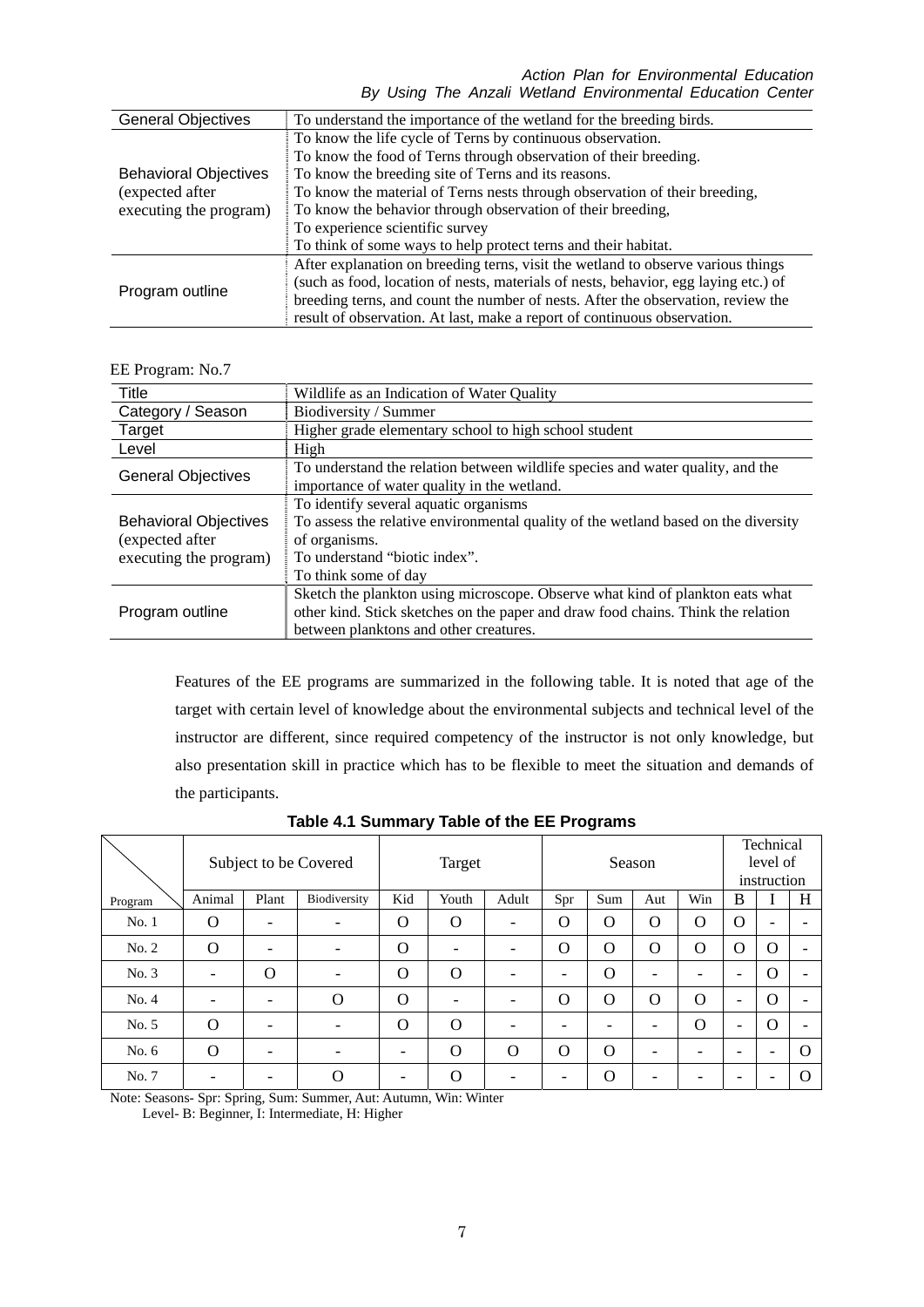## **Chapter 4 Environmental Education Materials**

4.1 Environmental Education Materials

Environmental Education materials aim to introduce specific themes on various subjects related to the Anzali wetland to be utilized in the Environmental Education programs in the Anzali wetland Environmental Education Center.

#### 4.2 Video Materials

Video materials are very effective tools to introduce the Anzali Wetland. Usually it is difficult for people to see various wildlife, plants, and seasonal sceneries. Video materials can easily introduce specific themes on various subjects related to the Anzali wetland.

Outline of the video programs (Life in Anzali Wetland) prepared by the JICA Anzali Wetland Ecological Management Project are shown below. These video programs should be used effectively to promote the Environmental Education.

| 1) Title   | the Anzali Wetland<br>Over                                                                                                                                                                                                                                                                              |
|------------|---------------------------------------------------------------------------------------------------------------------------------------------------------------------------------------------------------------------------------------------------------------------------------------------------------|
| 2) Concept | To introduce overall structure of the Anzali wetland from the air by                                                                                                                                                                                                                                    |
|            | helicopter or light airplane                                                                                                                                                                                                                                                                            |
| 3) Outline | The complicated situation of the Anzali wetland shall be shown. It will be<br>rather general, but the characteristics of the Anzali wetland such as the<br>combination of reed beds and open water, over growth of Azolla, the<br>adjacent Anzali city, pastures and agricultural lands shall be shown. |
| 4) Time of | 10 minutes                                                                                                                                                                                                                                                                                              |
| program    |                                                                                                                                                                                                                                                                                                         |

#### Audio-Visual Program (Life in Anzali Wetland) 1

#### Audio-Visual Program (Life in Anzali Wetland) 2

| 1) Title                | Birds Life in Anzali Wetland                                                                                                                                                                                                                                                                                                                                                   |  |  |
|-------------------------|--------------------------------------------------------------------------------------------------------------------------------------------------------------------------------------------------------------------------------------------------------------------------------------------------------------------------------------------------------------------------------|--|--|
| 2) Concept              | To introduce the life and characteristics of the birds                                                                                                                                                                                                                                                                                                                         |  |  |
| 3) Outline              | Waterfowls and their behavior in and around the Anzali wetland<br>shall be introduced.<br>Breeding terns, appearance of nests, chicks and eggs shall be filmed<br>with explanation of their life cycle.<br>Threatened species shall be introduced.<br>The ecology of international bird migration shall be introduced. (by<br>illustrations, computer graphics, or animations) |  |  |
| $4)$ Time of<br>program | 10 minutes                                                                                                                                                                                                                                                                                                                                                                     |  |  |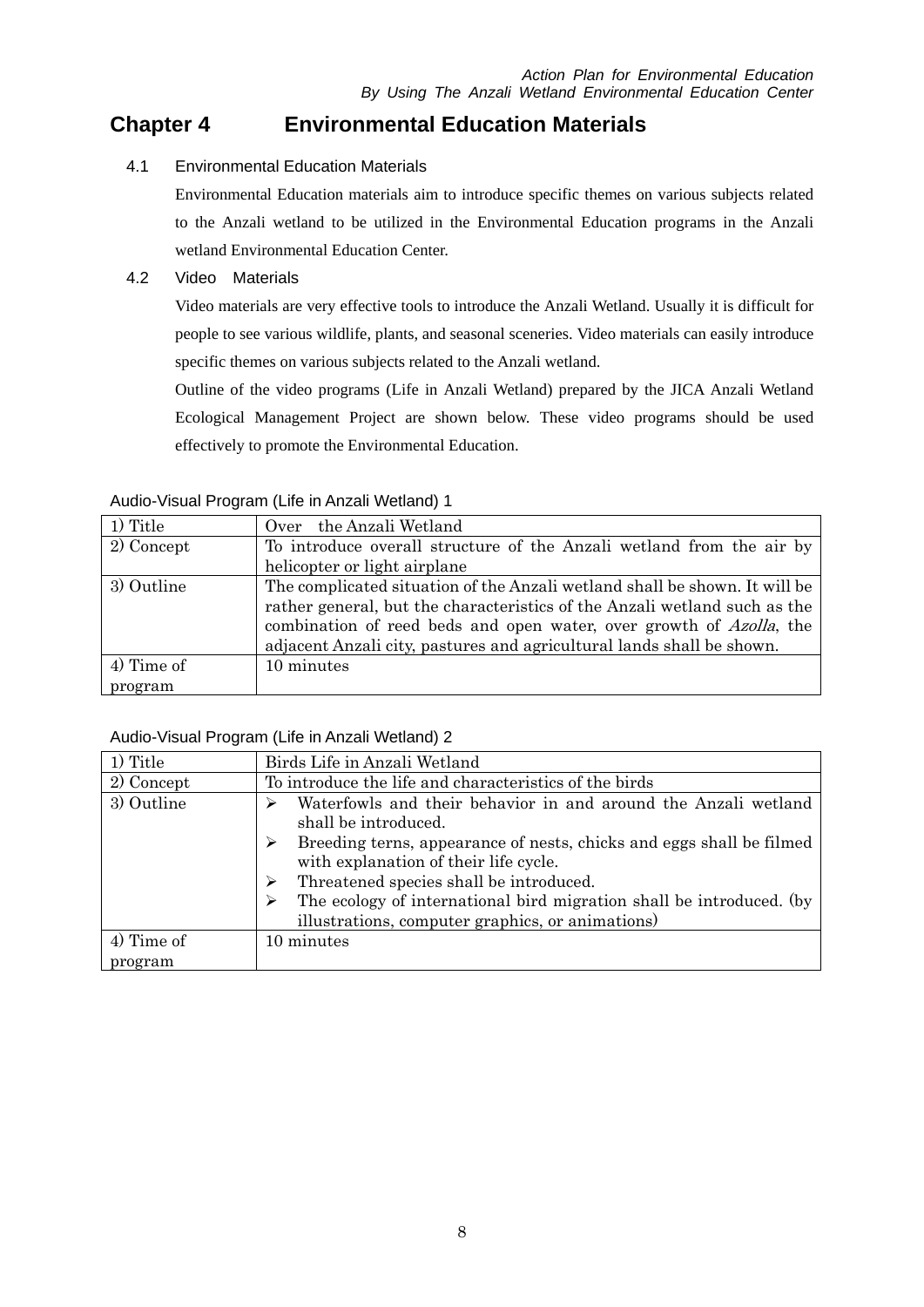| 1) Title     | Aquatic Life in Anzali Wetland                                              |  |  |  |
|--------------|-----------------------------------------------------------------------------|--|--|--|
| 2) Concept   | To introduce the variety and behavior of aquatic plants and creatures in    |  |  |  |
|              | the Anzali wetland                                                          |  |  |  |
| 3) Outline   | The underwater world such as feeding and spawning should be<br>➤<br>filmed. |  |  |  |
|              | An aquarium can be used to introduce the name of aquatic<br>creatures.      |  |  |  |
|              | Microscope shall be used for plankton as well.<br>↘                         |  |  |  |
| $4)$ Time of | 10 minutes                                                                  |  |  |  |
| program      |                                                                             |  |  |  |

#### Audio-Visual Program (Life in Anzali Wetland)3

#### Audio-Visual Program (Life in Anzali Wetland) 4

| 1) Title   | Human Activities in Anzali Wetland                                      |  |  |  |
|------------|-------------------------------------------------------------------------|--|--|--|
| 2) Concept | To introduce the benefits of the Anzali Wetland for local economy       |  |  |  |
| 3) Outline | Fishing, hunting, and tourism activities shall be introduced. Scenes of |  |  |  |
|            | fishing, hunting and tourism, interview to the people on traditional    |  |  |  |
|            | activities, market, DOE's comments on current issues, etc. shall be     |  |  |  |
|            | filmed.                                                                 |  |  |  |
| 4) Time of | 10 minutes                                                              |  |  |  |
| program    |                                                                         |  |  |  |

#### Audio-Visual Program (Life in Anzali Wetland)5

| 1) Title   | Conservation Activities in Anzali Wetland                                                                                                                                                                                                                                                                                                                                                                                   |  |  |
|------------|-----------------------------------------------------------------------------------------------------------------------------------------------------------------------------------------------------------------------------------------------------------------------------------------------------------------------------------------------------------------------------------------------------------------------------|--|--|
| 2) Concept | To introduce degradation of the Anzali wetland and presumed causes,                                                                                                                                                                                                                                                                                                                                                         |  |  |
|            | the various conservation activities, benefits, and issues                                                                                                                                                                                                                                                                                                                                                                   |  |  |
| 3) Outline | Present conditions (action) and impact to the Anzali wetland of each<br>activity shall be introduced.<br>Interview with people related to each activity and comments of<br>➤<br>specialists and experts shall be filmed.<br>Activities by DOE guards such as patrol and confiscation, and bird<br>hospitalization shall be filmed.<br>The comments of DOE experts regarding the benefit and issues shall<br>➤<br>be filmed. |  |  |
| 4) Time of | 10 minutes                                                                                                                                                                                                                                                                                                                                                                                                                  |  |  |
|            |                                                                                                                                                                                                                                                                                                                                                                                                                             |  |  |
| program    |                                                                                                                                                                                                                                                                                                                                                                                                                             |  |  |

#### 4.3 Booklet

Booklet materials are very effective tools to conduct the Environmental Education programs. Booklets should be used effectively to promote the Environmental Education.

Outlines of the booklets prepared by the Anzali Wetland Ecological Management Project are shown below. Booklets of other themes should be prepared after the project by DOE.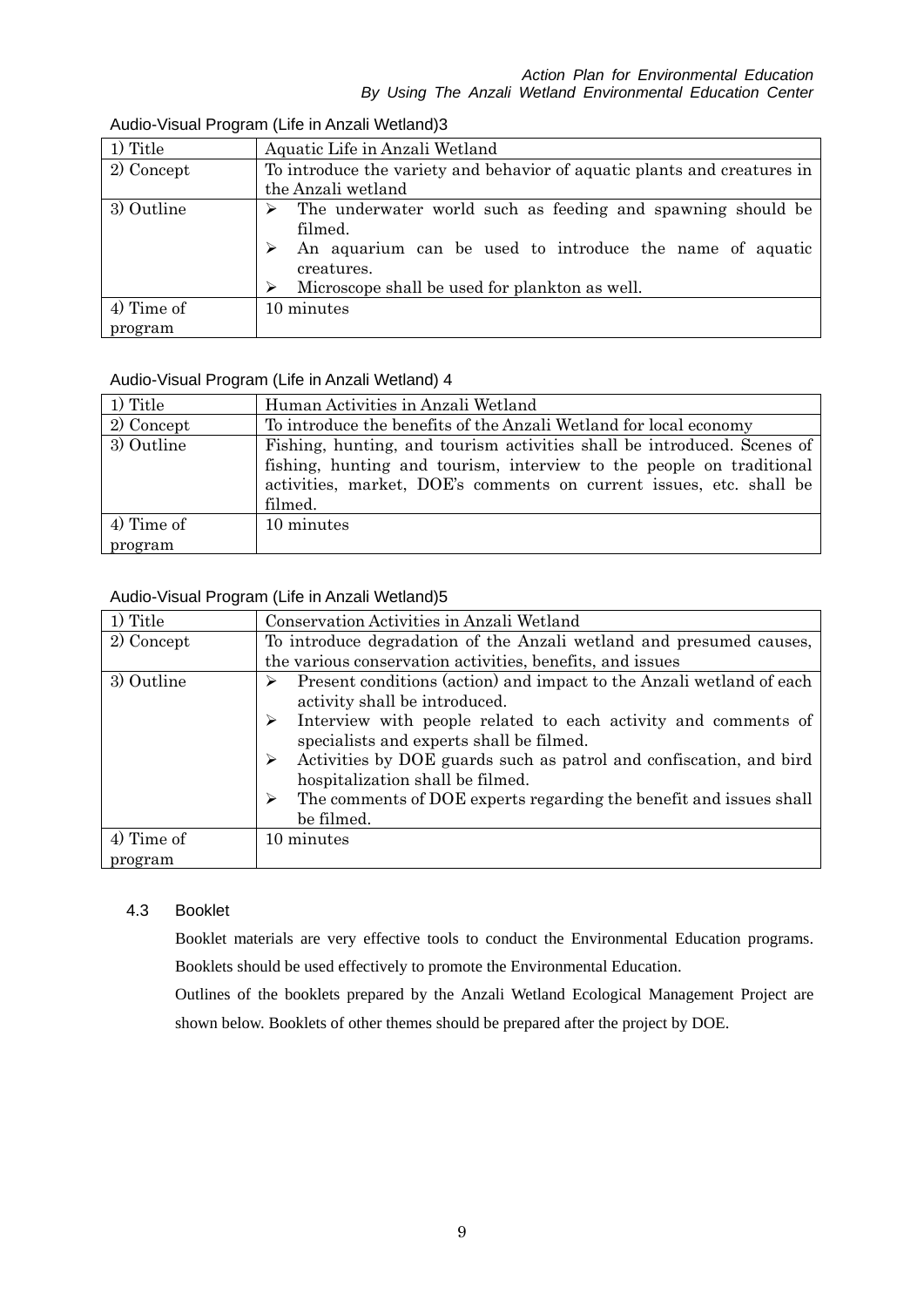Booklet 1

| 1) Title        | Let's know the Anzali Wetland (for Program2) |  |  |
|-----------------|----------------------------------------------|--|--|
| 2) Target group | Elementary school students                   |  |  |
| 2) Concept      | To introduce birds in the Anzali Wetland     |  |  |
| 3) Outline      | What is wetland?                             |  |  |
|                 | Benefit of the wetland                       |  |  |
|                 | Map of the Anzali Wetland                    |  |  |
|                 | Pictorial game                               |  |  |
|                 | What is migration?                           |  |  |
|                 | 10 main birds in the Anzali Wetland          |  |  |
|                 | Lets' conserve the birds                     |  |  |
|                 | Messages from the Wetland                    |  |  |

#### Booklet 2

| 1) Title        | Ecosystem in the Anzali Wetland (for Program4)   |
|-----------------|--------------------------------------------------|
| 2) Target group | junior high school students                      |
| 3) Concept      | To introduce the ecosystem in the Anzali Wetland |
| 4) Outline      | About Anzali Wetland                             |
|                 | Ecosystem of the Anzali Wetland                  |
|                 | Problems of the Anzali Wetland                   |
|                 | Conservation of the wetland                      |

#### 4.4 Game Materials

Game materials are very effective tools for children to conduct the Environmental Education programs. Game materials should be used effectively to promote Environmental Education. Concepts of the games prepared by the Anzali Wetland Ecological Management Project are shown below.

#### Game 1

| 1) Title       | Card Game (for program 2)                                                          |
|----------------|------------------------------------------------------------------------------------|
| 2)Target group | Elementary school students                                                         |
| 2) Concept     | To study birds in the Anzali Wetland.                                              |
|                | (The students review the birds and problems in the wetland in the booklet1 through |
|                | playing the game materials)                                                        |

#### Game 2

| 1) Title          | Board Game (Sugoroku Game) (for Program2)                                          |  |  |
|-------------------|------------------------------------------------------------------------------------|--|--|
| $2)$ Target group | Elementary school students                                                         |  |  |
| 3) Concept        | To study birds in the Anzali Wetland                                               |  |  |
|                   | (The students review the birds and problems in the wetland in the booklet1 through |  |  |
|                   | playing the game materials)                                                        |  |  |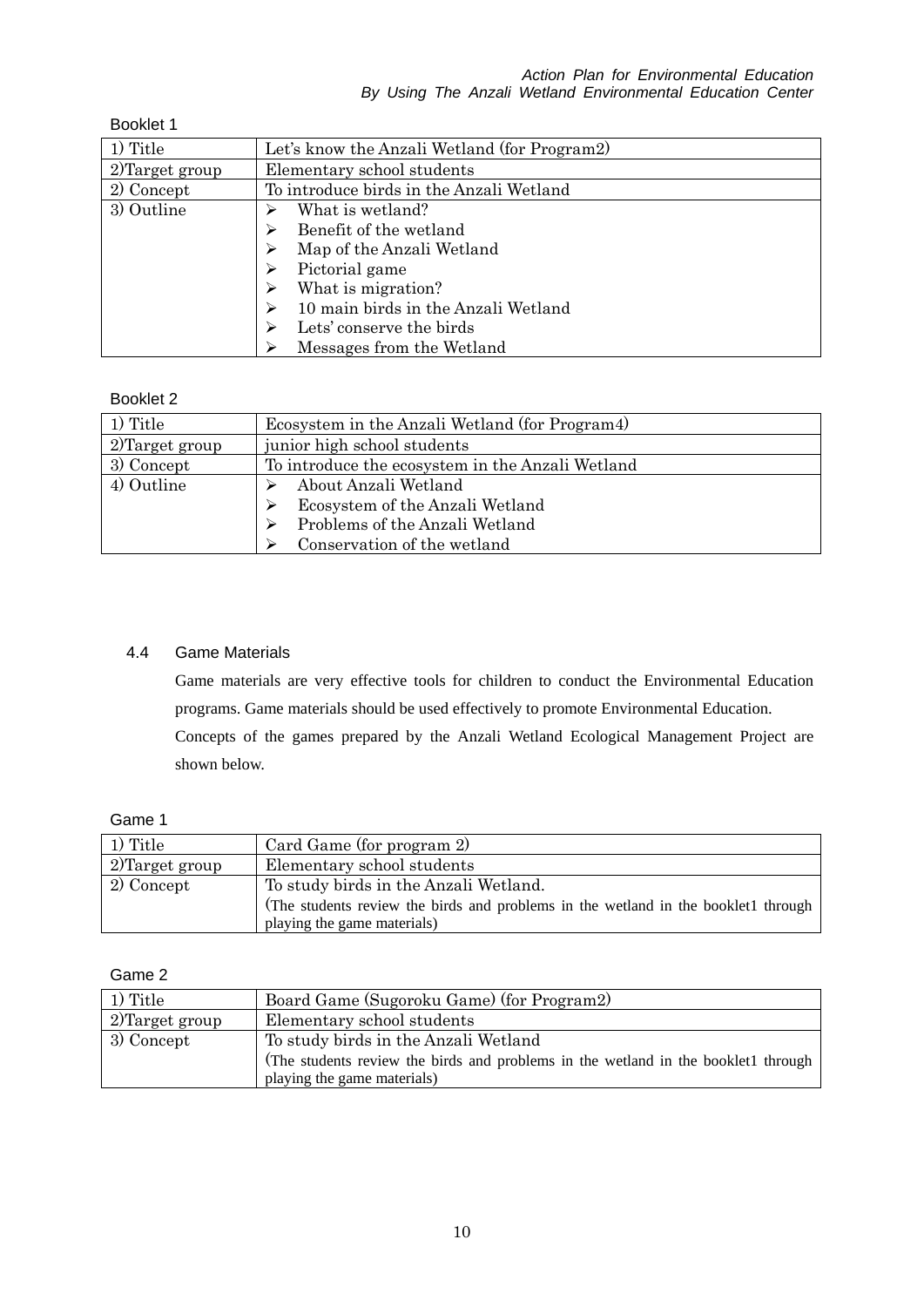# **Chapter 5 Instructor's Training**

#### 5.1 Introduction

#### (1) Instructor for EE

The instructor could be not only DOE expert, but also school teachers and NGO members for effective Environmental Education by using the center. The instructors of EE programs have the role to instruct learners to implement EE programs mainly through experiential learning in the Anzali Wetland Environmental Education Center. The EE aims to not only teach knowledge of the environment, but also to facilitate persons from "to know" to "to act for solving the issues". Instructors of EE programs are expected to help learners change their behavior which is preferable from the viewpoint of environmental conservation.

(2) Necessity of Instructor's training

The instructors for EE require not only environmental knowledge such as environmental issues and ecology, but also techniques on interpretation of the nature, and planning and operation of the EE programs. In addition to strengthening subjects and good points which is the specialty for the instructor and her/his personality, comprehensive knowledge and skills of the instructors should be strengthened through providing opportunities to acquire necessary basic knowledge and technique, and evaluating each other.

#### 5.2 Required Competence of the Instructor

Knowledge, skill, and attitude are basic factors for the instructors of the environmental education programs.

Regarding the relationship between technical level (or feature) of the education program and competence level of the instructor, the education program of the lower technical level often needs more skills of the instructor than that of higher technical level.

#### 5.3 Training Program

#### (1) Basic Training

Common training for all education programs is required to be held for all instructors who are engaged in EE programs. Subjects of the basic training for the instructors are shown below.

#### **Table 5.1 Subjects of the Basic Training for the Instructors**

- 1. Concept of the Environmental Education
	- (1) What is Environmental Education?
	- (2) Examples of the environmental education in other countries
	- (3) Environmental Education in school
- 2. Roles and Required Competence of the Instructor
- 3. Interpretation
	- (1) What is Interpretation?
	- (2) Principle of the interpretation
	- (3) Necessary knowledge for the interpretation

Basic knowledge on nature science such as ecology, animals, plants, fungi, geology, meteorology, astronomy, and evolution, nature conservation, environmental issues, the Ramsar convention, social science, the humanities, the Anzali Wetland

(4) Understanding of the participants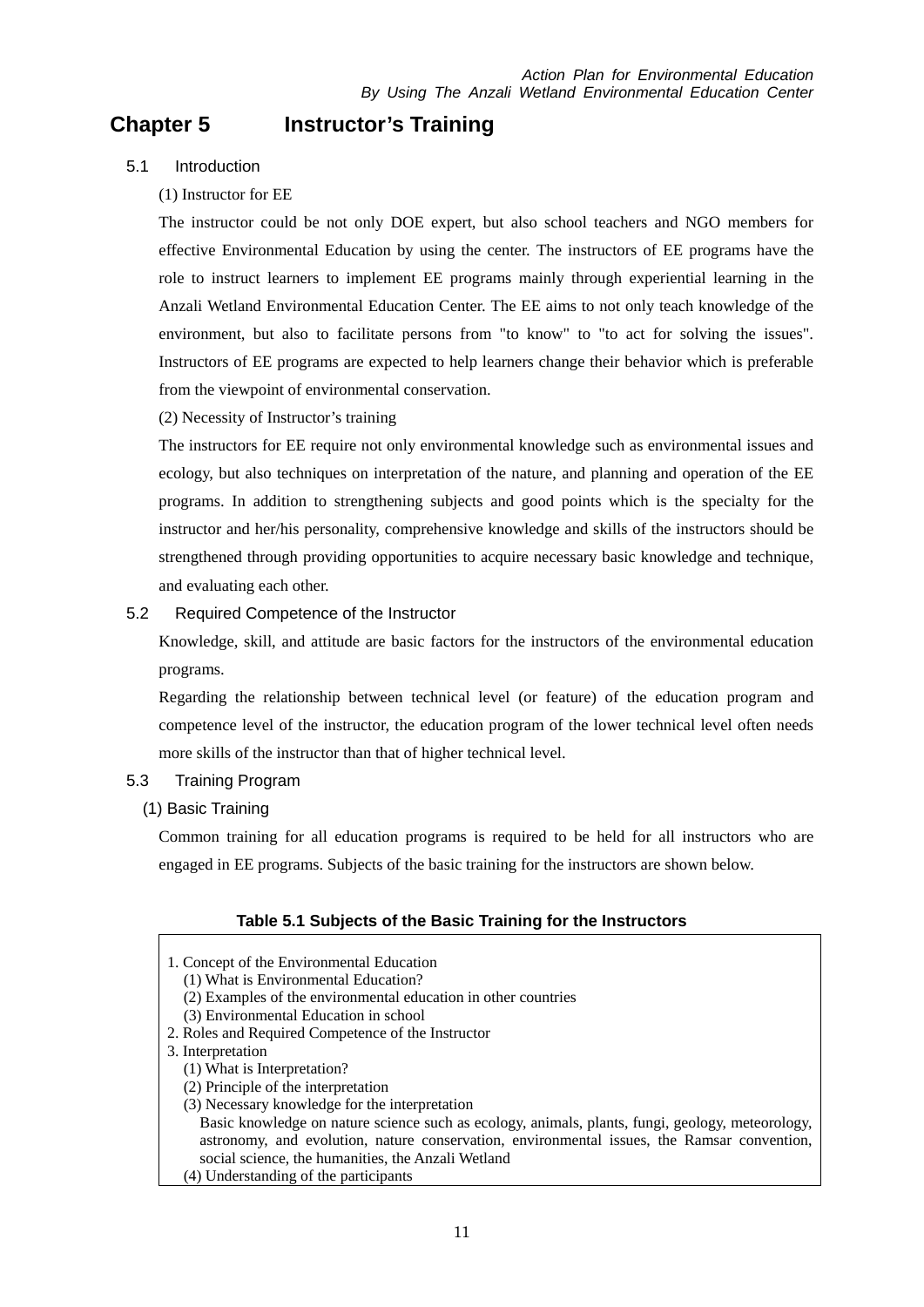Development stage and behavioral characteristics, experiential level and needs of the participants (5) Required skills of the instructor

- Communication skills, presentation skills
- 4. How to conduct experiential learning.
	- Facilitation skills
- 5. Preparation of the EE programs
- 6. Type of materials for the EE program and how to prepare the materials
- 7. Planning and Implementation
- 8. Safety management

#### (2) Program-specific training

Program-specific training will be required the instructors according to type of the EE program. The following subjects are example of the subjects for the program-specific training.

#### **Table 5.2 Example of Subjects for the Program-specific Training**

- 1. Nature in the Wetland Wetland ecology, knowledge on type of organisms living in the wetland and ecology Methods of observation and survey of wetland organisms
- 2. Utilization of wetland by residents, considering life and culture
- 3. Industrial use of wetland
- 4. Environmental issues in the wetland Water quality and solid waste issues

#### 5.4 Trainers of the Instructors

To conduct the training for the instructors mentioned above, some trainers will be required. The trainers need not only the knowledge, but also enough experiences as the instructors of the EE programs to teach necessary skills and attitudes which are important factors of competence for the instructor. As the trainer, university professors and NGO members who have experiences of the environmental education in Iran would be asked to provide instructors with training course. In addition, trainer from outside country may also be required to implement some programs which need further advanced competence of the instructors in future.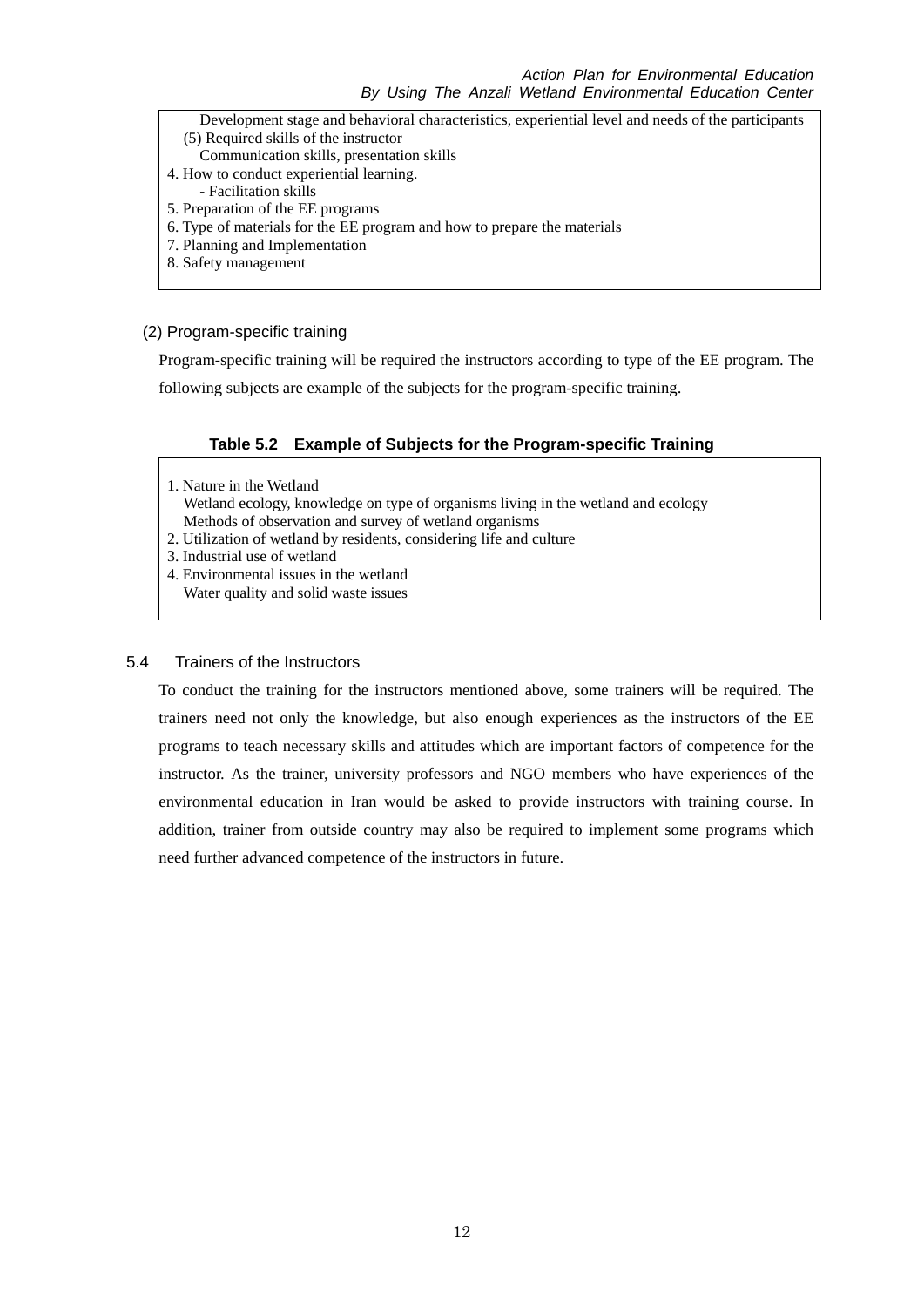## **Chapter 6 Facilities and Equipment**

#### 7.1 Facilities

There are small-scale facilities such as bird watching tower, bird hide, wooden trail, sign boards, etc. in Selkeh. These facilities are very useful for not only Environmental Education but also Ecotourism. Continuous maintenance activities of them are also needed. Maintenance Plan of facilities is described in "the Action Plan of Anzali Wetland Ecotourism".

#### 7.2 Equipment

In order to conduct Environmental Education programs effectively through experiences in the field, various equipment are needed in the Environmental Education Center. The list of necessary equipment in the Environmental Education Center is presented in Table 6.1.

Continuous maintenance activities of them are also needed. In addition to the maintenance activities, full replacement and renewal of the facility will also be required for certain interval of years and based on conditions of the facilities.

| Item                                    | Quantity       | Remarks                                                                |  |
|-----------------------------------------|----------------|------------------------------------------------------------------------|--|
| Whiteboard and markers                  |                | or Blackboard & chalks                                                 |  |
| (2) Binoculars                          |                | for bird watching in the field                                         |  |
| (3) Telescopes and Tripods              | $\overline{2}$ | for bird watching in the field                                         |  |
| $(4)$ Computer                          | 1              | for preparation of materials and<br>showing<br>audio & visual material |  |
| (5) Printer with scanner                |                | for printing lecture material                                          |  |
| (6) PC Projector and screen             | 1              | for showing presentation material and audio $\&$<br>visual material    |  |
| $(7) TV & DVD$ player                   | 1              | for showing audio & visual material                                    |  |
| (8) Educational materials               | 1,000          | for lecture                                                            |  |
| $(9)$ Area map                          |                | for showing location of the Anzali Wetland                             |  |
| (10) Encyclopedias or Picture Book      | 2              | for reference (birds, fish, plant, other wildlife)                     |  |
| $(11)$ Bookshelf                        |                |                                                                        |  |
| (12) Desk or table, and chair           |                | for lecturer                                                           |  |
| $\overline{(13)}$ Drinking water server |                | for refreshment                                                        |  |
| $(14)$ Air conditioner                  |                | Heater and cooler                                                      |  |
| $(15)$ Curtain for windows              |                | for all windows                                                        |  |

**Table 6.1 List of Necessary Equipment** 

#### 7.2 Requirements

The Environmental Education Center should enhance the ability to introduce the nature of Anzali Wetland like a small visitor center. Thus, various equipment such as specimens of wildlife and explanation panels on the environment of the Anzali Wetland are required.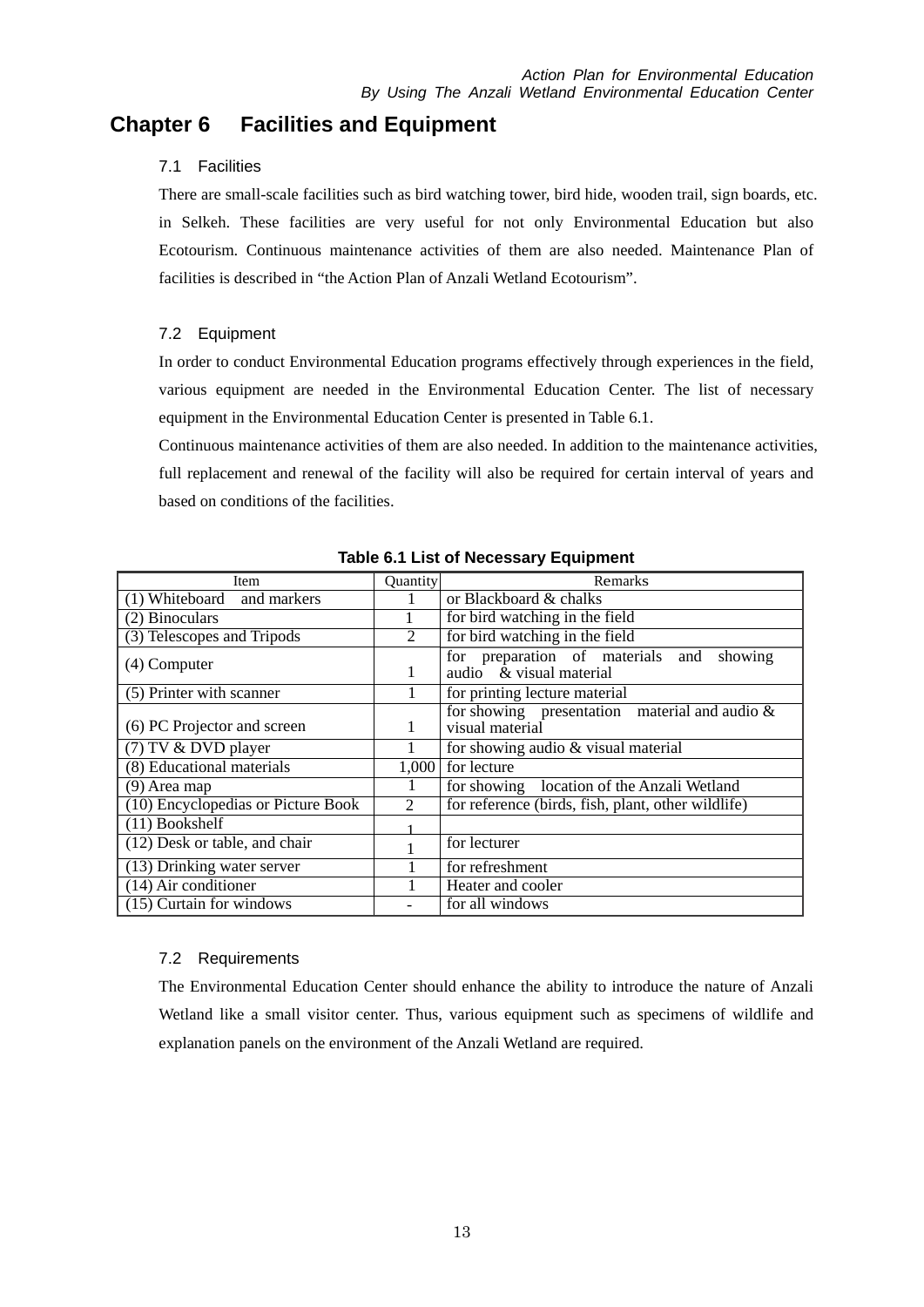# **Chapter 7 Guidelines on the Environmental Education by Using the Anzali Wetland Education Center**

#### 7.1 Definition of Guidelines

The Guidelines on the Environmental Education by Using the Anzali Wetland Environmental Education Center are formulated so as to conserve natural environments and to promote Environmental Education Activities by using the Anzali Wetland Environmental Education Center. Guidelines are defined as follows.

#### The Guidelines of Environmental Education are

'Concrete agreement for promotion of the Environmental Education by using the Anzali Wetland Education Center in order to conserve the natural environment in/around the Anzali Wetland.'

#### 7.2 Guidelines

The Guidelines for DOE Guilan, Education Organization and NGO are described as follows.

#### (1) Guideline on DOE Guilan

#### a.Goal

DOE Guilan plays strong leadership for the development of environmental education to students and local people around the Anzali Wetland.

b.Guideline

- 1. Conduct Environmental Education Programs for students and local people continuously
- 2. Provide Environmental Education materials to students and local people
- 3. Cooperate with the NGOs which promote the Environmental Education and open up the Environmental Education Center to them
- 4. Maintain the Environmental Education Center appropriately
- 5. Prepare appropriate budget every year for the Environmental Education

#### (2) Guideline on Education Organization

#### a.Goal

Education Organization plays leadership for the promotion of environmental education to students around the Anzali Wetland.

b.Guideline

- 1. Promote Environmental Education for students continuously
- 2. Train teachers to learn about the Anzali Wetland in cooperation with DOE
- 3. Cooperate with the NGOs which promote the Environmental Education
- 4. Prepare appropriate budget every year for the Environmental Education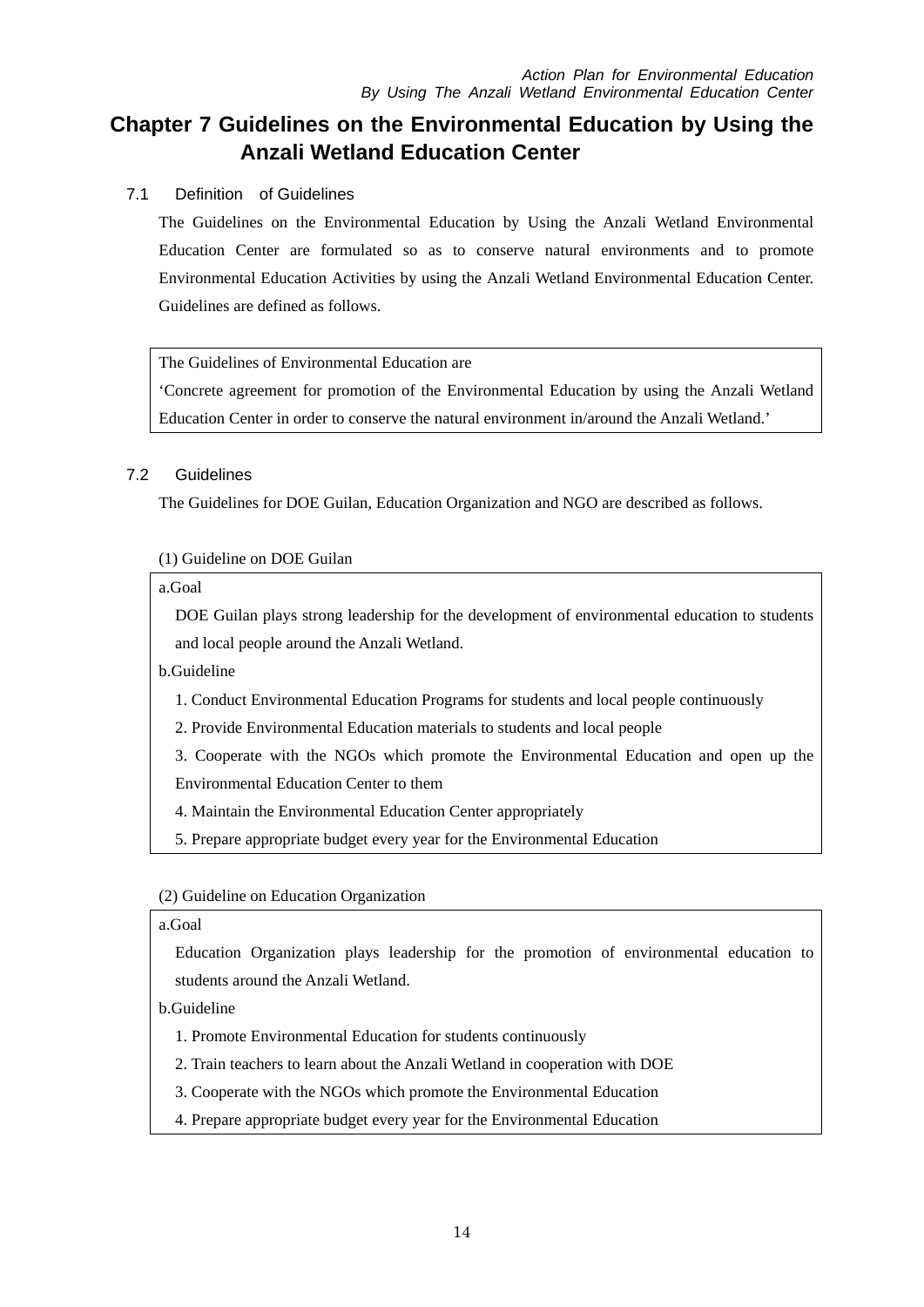(3) Guideline on NGOs

a.Goal

NGOs provide and support Environmental Education for students and local people around the Anzali Wetland

b.Guideline

1. Conduct Environmental Education Activities for students and local people

2. Conduct Environmental Education Programs for students and local people in cooperation with DOE if necessary

3. Provide information to DOE in order to promote Environmental Education effectively

#### 7.3 Implementation of Guidelines

The Guidelines for DOE Guilan, Education Organization, schools and NGOs started to be implemented in 2012.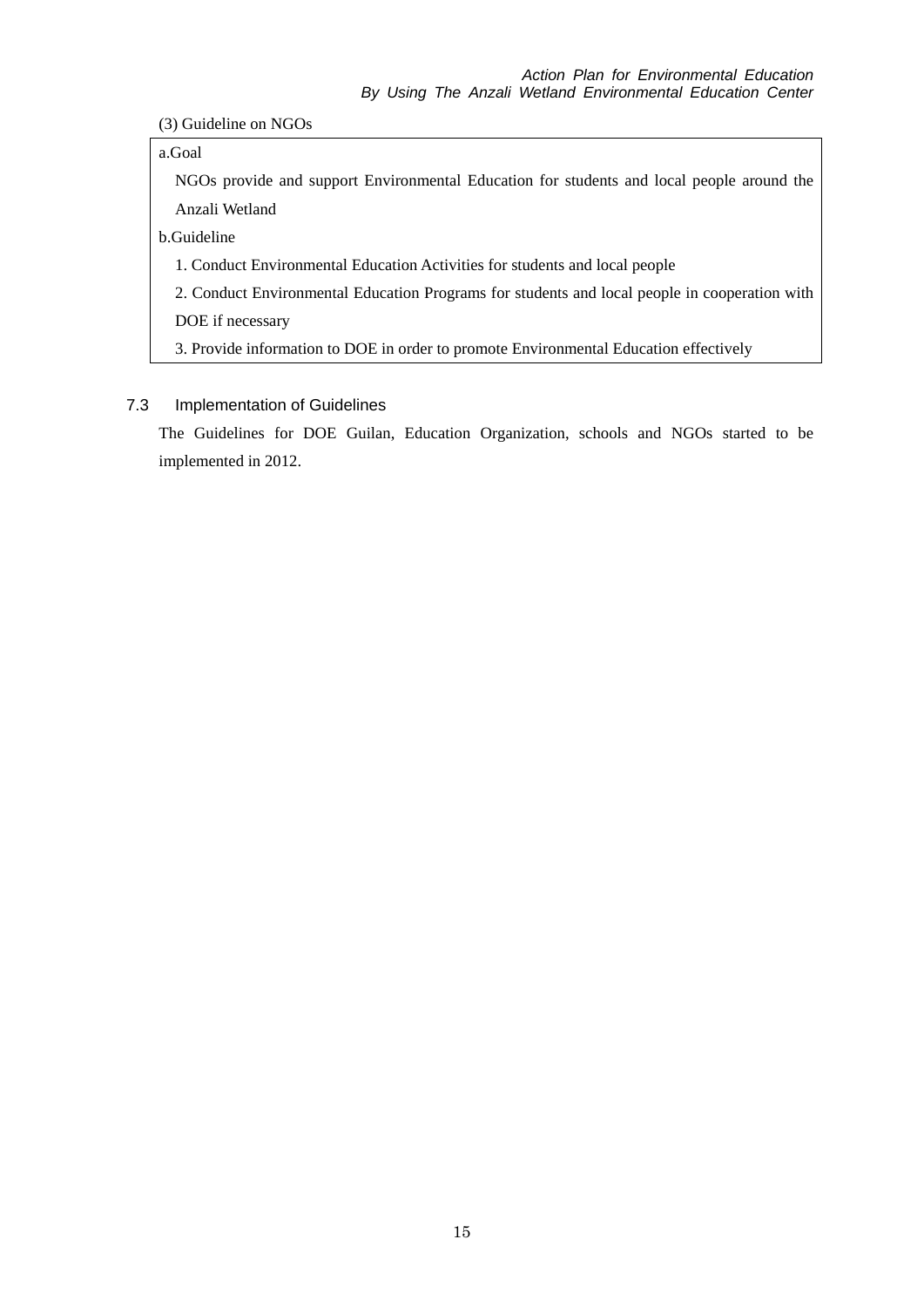## **Chapter 8 Implementation Plan**

#### 8.1 Overall implementation Schedule

The Environmental Education programs are divided into three categories according to the required technical level of the instructors for the programs. The programs under both categories 1 and 2 will be started during the JICA Anzali Wetland Ecological Management Project. Necessary lectures for the instructors and trial activities will be conducted for both categories of the programs in 2011-2012 respectively. The programs should be implemented continuously for the students around the Anzali Wetland after the project.

The Environmental Education programs under the category 3 are require instructors with adequate experience and skill as well as knowledge. Therefore, the target year is set as 2013. Until 2013, the instructor(s) should conduct other categories of the EE program and take some instructor's training mentioned in the previous section.

#### **Table 8.1 Classification of the Programs based on Difficulty for Implementation**

| Category 1                   | Category 2                   | Category 3          |  |
|------------------------------|------------------------------|---------------------|--|
| (immediate implementation 1) | (immediate implementation 2) | (Target year: 2014) |  |
| Program 1                    | Program 3                    | Program 6           |  |
| Program 2                    | Program 4                    | Program 7           |  |
|                              | Program 5                    |                     |  |

Note: "Target year" means the year where the program can appropriately be implemented with necessary conditions such as necessary number of adequate instructors.

Target period of necessary items for each category of the programs such as instructors' training, preparation of facility and equipment, to be able to implement the programs are shown in the table.

|                        |                                                   | 2008             |  | 2009 2010 | 2011 | 2012                                      | 2013 | 2014 | 2015 |
|------------------------|---------------------------------------------------|------------------|--|-----------|------|-------------------------------------------|------|------|------|
| [Category 1&2 Program] |                                                   |                  |  |           |      |                                           |      |      |      |
| (1)                    | Preparation of materials<br>$^{\prime}$ equipment |                  |  |           |      |                                           |      |      |      |
| (2)                    | Instructor's training                             |                  |  |           |      |                                           |      |      |      |
| (3)                    | Trial implementation                              |                  |  |           |      |                                           |      |      |      |
| (4)                    | Acrual implementation                             |                  |  |           |      |                                           |      |      |      |
| [Category 3 Program]   |                                                   |                  |  |           |      |                                           |      |      |      |
| (1)                    | Preparation of<br>materials/equipment             |                  |  |           |      |                                           |      |      |      |
| (2)                    | Instructor's training                             |                  |  |           |      |                                           |      |      |      |
| (3)                    | Trial implementation                              |                  |  |           |      |                                           |      |      |      |
| (4)                    | Actual implementation                             |                  |  |           |      |                                           |      |      |      |
|                        | :Preparatory work                                 | :Continuous work |  |           |      | :Continuous implementation of the program |      |      |      |

**Figure 8.1 Implementation Time Schedule by Category of the Program**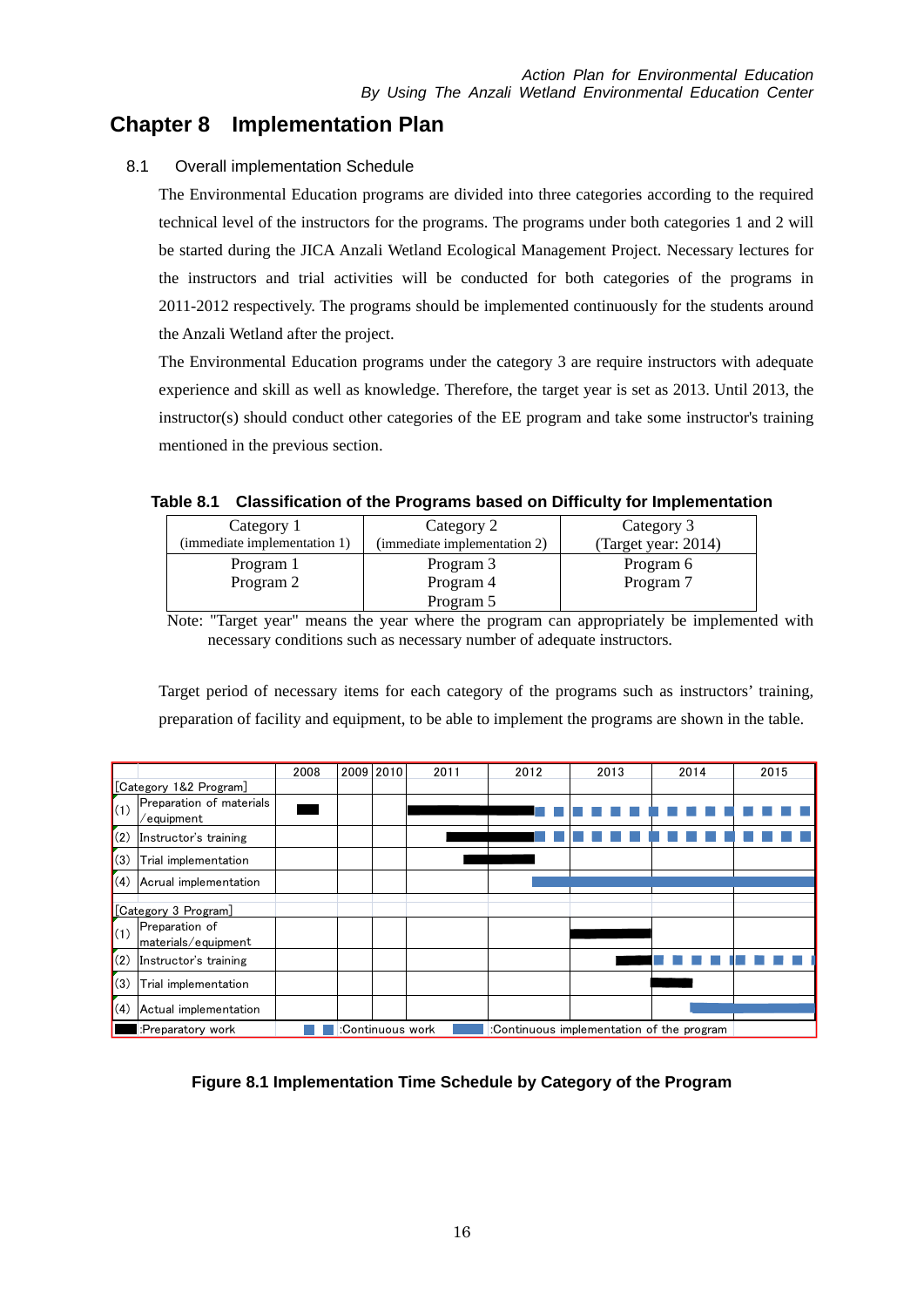#### 8.2 Roles and Responsibilities of Relevant Organizations

(1) Administrator of the center

DOE has principal responsibility for the whole Environmental Education activities in the Environmental Education Center of the Anzali Wetland through supervision and coordination.

(2) Cooperators of the center

Designated NGOs that are also in charge of instructing Environmental Education programs will be considered as cooperators of the center. However, the NGOs will basically work in the center when the Environmental Education programs are conducted and sometimes before the implementation for preparation work. Since the NGOs will not work in the center continuously, caretaking of DOE guard station will be required.

#### (3) Instructors for Environmental Education Programs

Trained NGO staff are expected to be the instructor of the Environmental Education programs under supervision of DOE.

- 8.3 Implementation Arrangement of the Programs
	- (1) Part of the curriculum in School and University

The Environmental Education programs are expected to be a part of the school curriculum or extracurricular (after-school) activities in the school and university to secure regular implementation of the programs in coordination with Education Organization and each university. The expenses for the Environmental Education programs would be paid by the participants same as the other existing extracurricular activities in the school.

(2) Voluntary Participation Program

Voluntary participation programs for the Environmental Education by using the environmental education center are conducted for the public, which means that ages and types of the participants are varied such as family and ecotourism group. The voluntary participation program will be basically conducted on the weekends and holidays. Annual schedule of the programs should be disseminated to the public in the beginning of each year. Based on the schedule, the program would be conducted upon reservation in advance. The expenses for the Environmental Education programs should be paid by the participants.

#### 8.4 Requirements

(1) Institutional Requirements

The institution is necessary for the effective environmental education. The institution for the environmental education will be examined in the next stage of the Project.

#### (2) New Additional Facilities and Equipment Required

The Environmental Education Center should enhance the ability to introduce the nature of Anzali Wetland like a small visitor center. Thus various equipment such as specimens of wildlife and explanation panels of the environment of the Anzali Wetland are required.